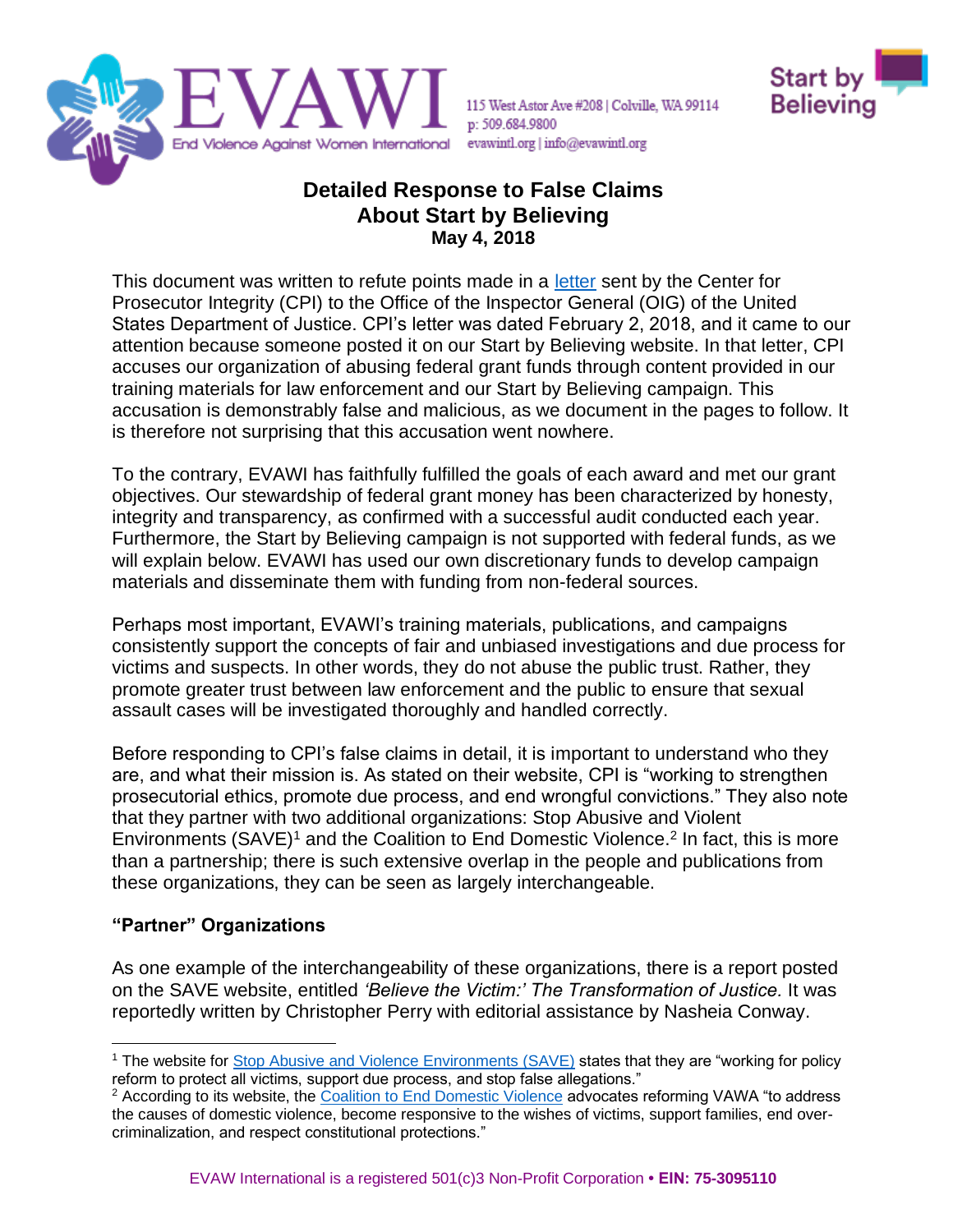These two individuals are also listed as the first two staff people on the CPI website, and a virtually identical report is posted on their website with CPI's logo replacing SAVE's. Much of the same language is also included in their letter to the OIG.

It is therefore worth noting that the Southern Poverty Law Center (SPLC) designated SAVE as a [misogynist website](https://www.splcenter.org/fighting-hate/intelligence-report/2012/misogyny-sites) in the Spring 2012 issue of their *Intelligence Report.* These websites were described as "dedicated to savaging feminists in particular and women, very typically American women, in general." As the SPLC noted, the tagline for SAVE is: "Protecting victims, stopping false allegations, ending abuse." Yet, as the SPLC pointed out, SAVE's practice is different:

*In practice, that means lobbying to roll back services for victims of domestic abuse and penalties for their tormentors, while working to return the focus to the "true victims of abuse" – the falsely accused.*

For CPI, the mission appears to be similar, but the focus is on sexual assault. In fact, CPI particularly focuses on campus sexual assault, although they frequently conflate arguments about the criminal justice system with campus disciplinary procedures.

## **CPI's Letter to the OIG**

CPI's letter to the OIG dated February 1, 2018 accuses EVAWI of abusing federal funds because our training materials and programs "challenge "the notion of accurate and truthful investigations" and espouse "investigative concepts and methods" that undermine investigative neutrality." In a sweeping statement, CPI also contends that EVAWI's "investigative methods and materials … vitiate fundamental ethical principles of investigators, undermine citizens' right to a fair and neutral investigation, threaten the integrity of judicial determinations and make wrongful convictions more likely."

We disagree in the strongest possible terms, as we will explain in the following pages. However, it is critical to address this issue of federal funding, because the accusation continues to be repeated in various sources, including an article dated March 20, 2019 on [The College Fix](https://www.thecollegefix.com/due-process-group-kicks-off-campaign-to-expose-flaws-of-start-by-believing/) website, indicating that SAVE was publishing a Change.org petition "to convince U.S. Attorney General William Barr to revoke Justice Department funding to 'Start by Believing' programs, which have thus far received nearly \$9 million in federal grants." The article goes on to say that, "Just last fall, DOJ's Office of [sic] Violence Against Women awarded a \$400,000 grant to such programs." Neither claim is true.

The statement about \$9 million was linked to EVAWI's [Grants page](https://www.evawintl.org/grants.aspx) where we list the public *and private* grants we have received to date. None of these grants were awarded to support the Start by Believing campaign, including the \$400,000 grant we received from the Office on Violence Against Women (OVW) in October 2018. It is yet another example of the blatantly false statements made by this unethical organization.

### **Start by Believing Campaign Not Supported with Federal Funds**

First, we must state in the clearest possible terms that the Start by Believing campaign is not supported with federal funds. It was originally developed with our own discretionary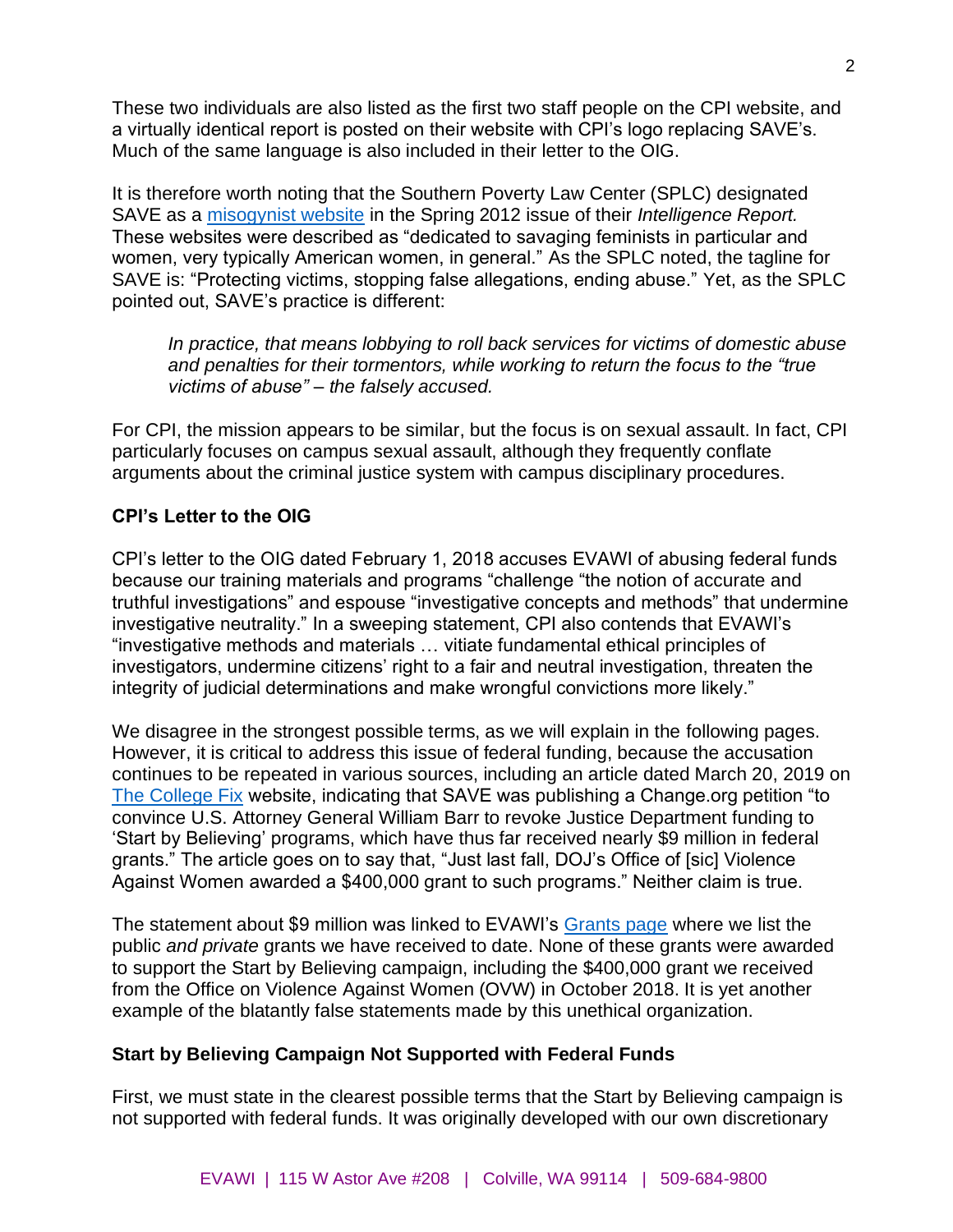funds, and campaign materials continue to be printed and disseminated with funding from non-federal sources (discretionary funds, donations, and in-kind contributions). Nonfederal funds are also used to support individual campaigns, to promote the campaign nationally through our email communications, and to design, update, and maintain our Start by Believing website.

*Since 2010, EVAWI has spent more than \$660,000 of our own discretionary funds to develop, promote, and sustain the Start by Believing campaign.*

However, Start by Believing is more than just a campaign. It is a philosophy designed to improve public reactions to sexual assault and enhance professional responses both inside and outside the criminal justice system. A key objective is to promote system-level reforms within law enforcement agencies, to ensure sexual assault reports are investigated thoroughly and professionally. Because this is also a key objective for our grant awards, we *have* used federal funding to support project activities that mention, include, or incorporate the Start by Believing philosophy.

To provide an example of the distinction, EVAWI published a Training Bulletin in August 2017 with the title, *[Start by Believing to Improve Responses to Sexual Assault and](http://www.evawintl.org/Library/DocumentLibraryHandler.ashx?id=919)  [Prevent Gender Bias.](http://www.evawintl.org/Library/DocumentLibraryHandler.ashx?id=919)* It was written primarily for investigating officers who might be challenged on the stand during a sexual assault trial to defend against an allegation of bias resulting from their participation in a Start by Believing campaign or initiative. This Training Bulletin was supported with federal funding, which was awarded to EVAWI for the purpose of improving law enforcement responses to sexual assault and preventing gender bias.<sup>3</sup> Throughout the Training Bulletin, readers are reminded that this is not an issue that is limited to the Start by Believing campaign or philosophy. Investigating officers must be prepared to defend against allegations of bias resulting from their association with any initiative that is "victim-centered" or "trauma-informed."

### **Most of EVAWI's Funding from Non-Federal Sources**

We also want to make it clear that most of EVAWI's funding comes from sources other than federal grants. As the graphs below illustrate, only 36% of our funding in 2017 came from federal grants.<sup>4</sup> Our own training events, supported with registration fees, accounted for 61% of our income, 2% came from donations, and 1% came from consulting fees. A similar pattern was seen in 2016. In that year, 60% of our funding came from our own training events, 34% from federal grants, 4% from donations, and 2% from consulting fees.

<sup>3</sup> OVW Grant No. 2016-TA-AX-K010 was awarded to EVAWI in October 2016, with the stated purpose of providing *Comprehensive Training and Technical Assistance for Law Enforcement on Sexual Assault to Prevent Gender Bias.* 

<sup>4</sup> We present financial information from 2017, because our 2018 audit report is not yet available.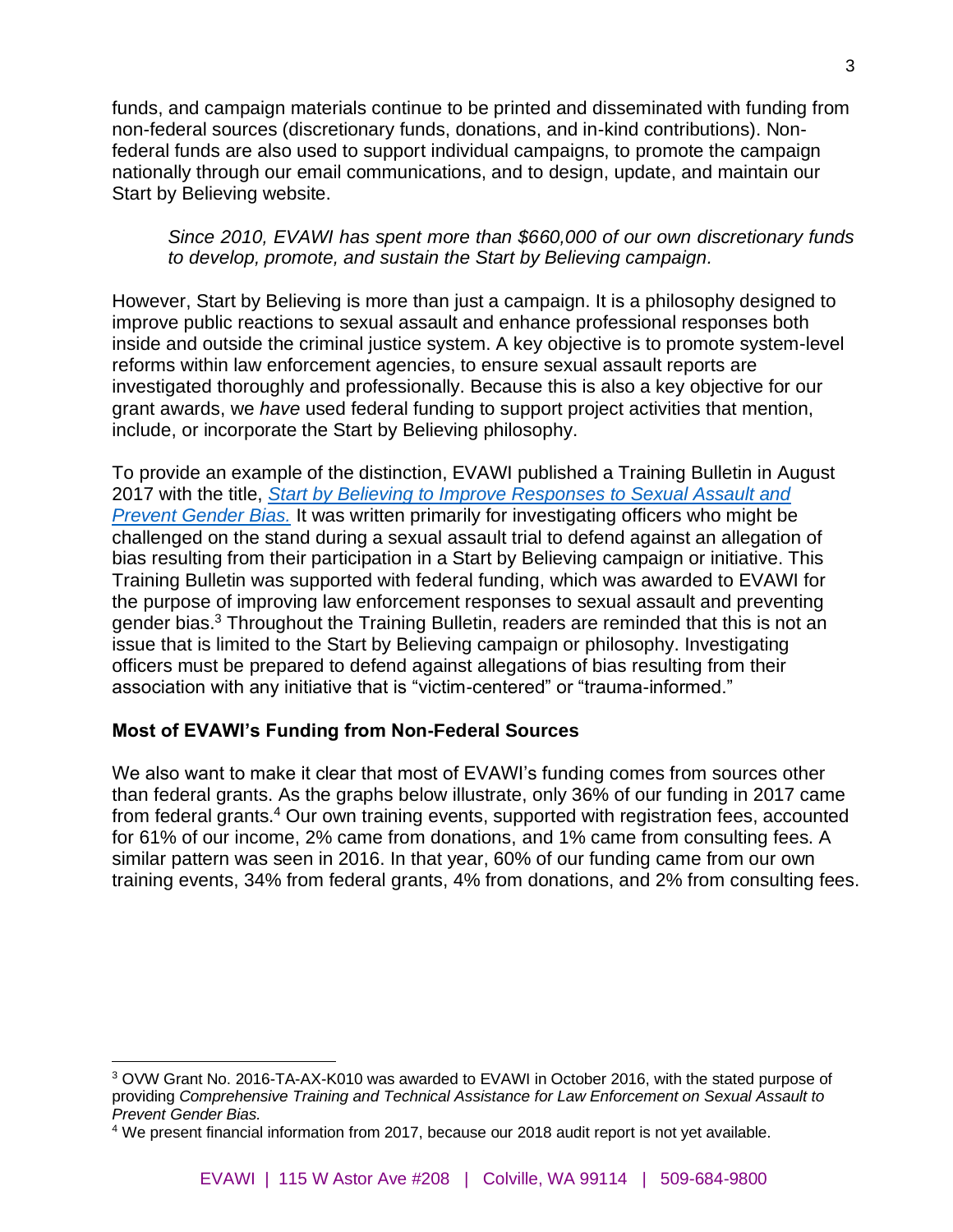

EVAWI has completed a successful independent audit every year since our founding in 2003, even though it was not required by law or by the federal grant requirements of the U.S. Department of Justice until 2018 when EVAWI met the single audit threshold.

#### **Larger Strategy of Intimidation**

We believe the behaviors of CPI and SAVE are part of a larger strategy to intimidate those working to address the rampant problem of sexual assault in this country, as well as survivors and their support people who speak out about their personal experiences.

For more than two years, CPI and SAVE have been sharing social media posts from EVAWI and Start by Believing, with comments based on a mischaracterization of what the post or campaign actually says. These posts often include, and then generate, derogatory and violent comments targeted at specific individuals and organizations, including survivors, their loved ones, and organizations involved in Start by Believing. It is one thing to attack EVAWI and Start by Believing, but it is quite another to attack survivors and their loved ones who have the courage to speak out about their experiences. CPI and SAVE have repeatedly done both on our social media sites.

We learned recently that CPI has stepped up efforts to disparage EVAWI's vital work by sending letters [such as these](https://www.evawintl.org/images/uploads/SBB/Redacted%20CPI%20Letters%20-%20Combined.pdf) directly to police departments and prosecutor's offices, repeating false information and mischaracterizations of our training materials for law enforcement and the Start by Believing campaign, suggesting that the messages contained in these materials violate standards of professional integrity. EVAWI will no longer stand by silently and tolerate this hostility, harassment, and attempts to interfere with our charitable mission by casting aspersions on our philosophy and programs.

We believe the true purpose is to derail the progress that has been made in promoting victim-centered and trauma-informed approaches to sexual assault investigations. If we do not Start by Believing the accounts of survivors, as a first step to conducting thorough, fair, and professional evidence-based investigations, perpetrators will remain free to abuse others. This violence can continue unchecked for decades, as so painfully demonstrated in the cases of Dr. Larry Nassar, Bill Cosby, and perpetrators within the Catholic Church. As one of the women assaulted by Nassar said, as she stood with others at the 2018 ESPY Awards, "If just one adult had listened, believed, and acted, the people standing before you on this stage would have never met him."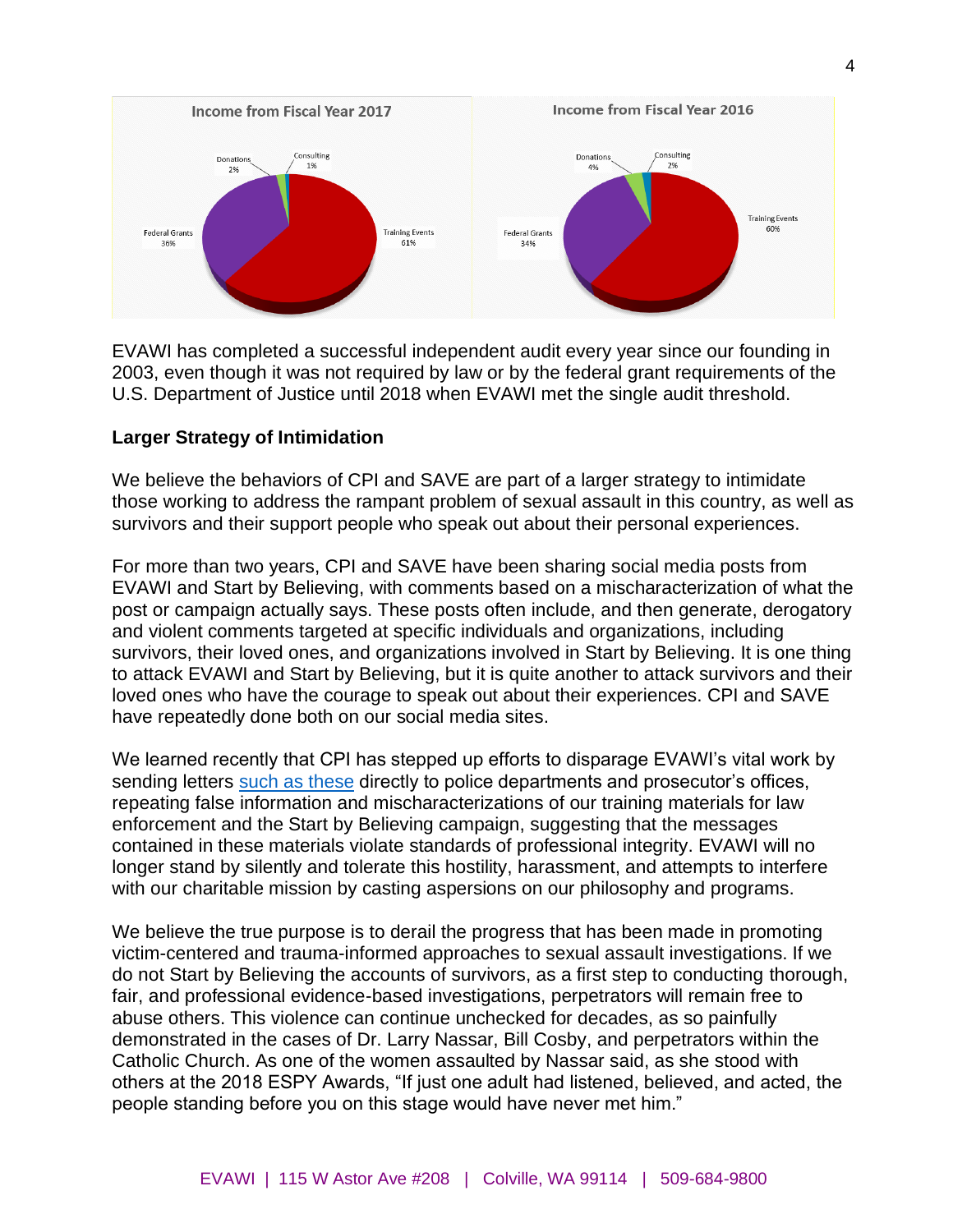#### **Constitutional Protections**

We also challenge the idea that a Start by Believing philosophy means law enforcement investigations are biased against the suspect. When someone reports that they were sexually assaulted, the best approach for gathering information is to Start by Believing. For a crime as intensely personal and humiliating as sexual assault, victims will only be able to provide the necessary information within a safe and trusting environment.

This does not mean the investigator assumes that a crime was committed, that the elements of an offense have been met, or that the suspect is guilty of committing any crime. It isn't a simple matter of "one or the other." Questions such as these can only be answered with a thorough and professional evidence-based investigation. EVAWI's training materials are designed to help law enforcement accomplish that goal by improving their knowledge and skills in effective investigative strategies and techniques.

To that extent, EVAWI's position is squarely aligned with Constitutionally-protected due process rights for those identified as suspects or defendants during a criminal investigation or prosecution. We reject any implication from CPI or SAVE that our programs and training materials erode these long-existing legal protections.

#### **Fair, Unbiased, and Evidence-Based Investigations**

EVAWI clearly understands the critical importance of ensuring suspects receive due process and other constitutional protections. Our materials consistently emphasize the importance of conducting thorough, unbiased investigations, and we highlight that this is the only way to exclude suspects and exonerate the wrongly convicted – just as it is the only way to support a successful criminal prosecution when the facts and evidence warrant. Without a thorough investigation, a crime report with a named suspect will linger unresolved, meaning a lack of closure for both victim and suspect, and the real possibility that a sexual assault perpetrator will go on to commit more crimes.

Below, we provide just a few quotes from EVAWI training materials that make this point:

OnLine Training Institute (OLTI) module, *[Interviewing the Victim: Techniques Based on](http://www.evawintl.org/Library/DocumentLibraryHandler.ashx?id=657)  [the Realistic Dynamics of Sexual Assault](http://www.evawintl.org/Library/DocumentLibraryHandler.ashx?id=657)* (May 2007)

➢ *In other words, investigators must focus their efforts – from the initial response to court testimony – on corroborating every possible aspect of the victim's report. Of course, this same effort will also be made to investigate the facts provided by suspects and witnesses.* The bottom line is that investigators must be neutral factfinders and *that any decisions and conclusions should be evidence-based (p. 12).*

OLTI module, *False Reports: [Moving Beyond the Issue to Successfully Investigate and](http://www.evawintl.org/Library/DocumentLibraryHandler.ashx?id=38)  [Prosecute Non-Stranger Sexual Assault](http://www.evawintl.org/Library/DocumentLibraryHandler.ashx?id=38)* (May 2007)

➢ *In fact, a thorough investigation is the only way to achieve due process, because it is the only way to include or exclude suspects, hold perpetrators accountable, and*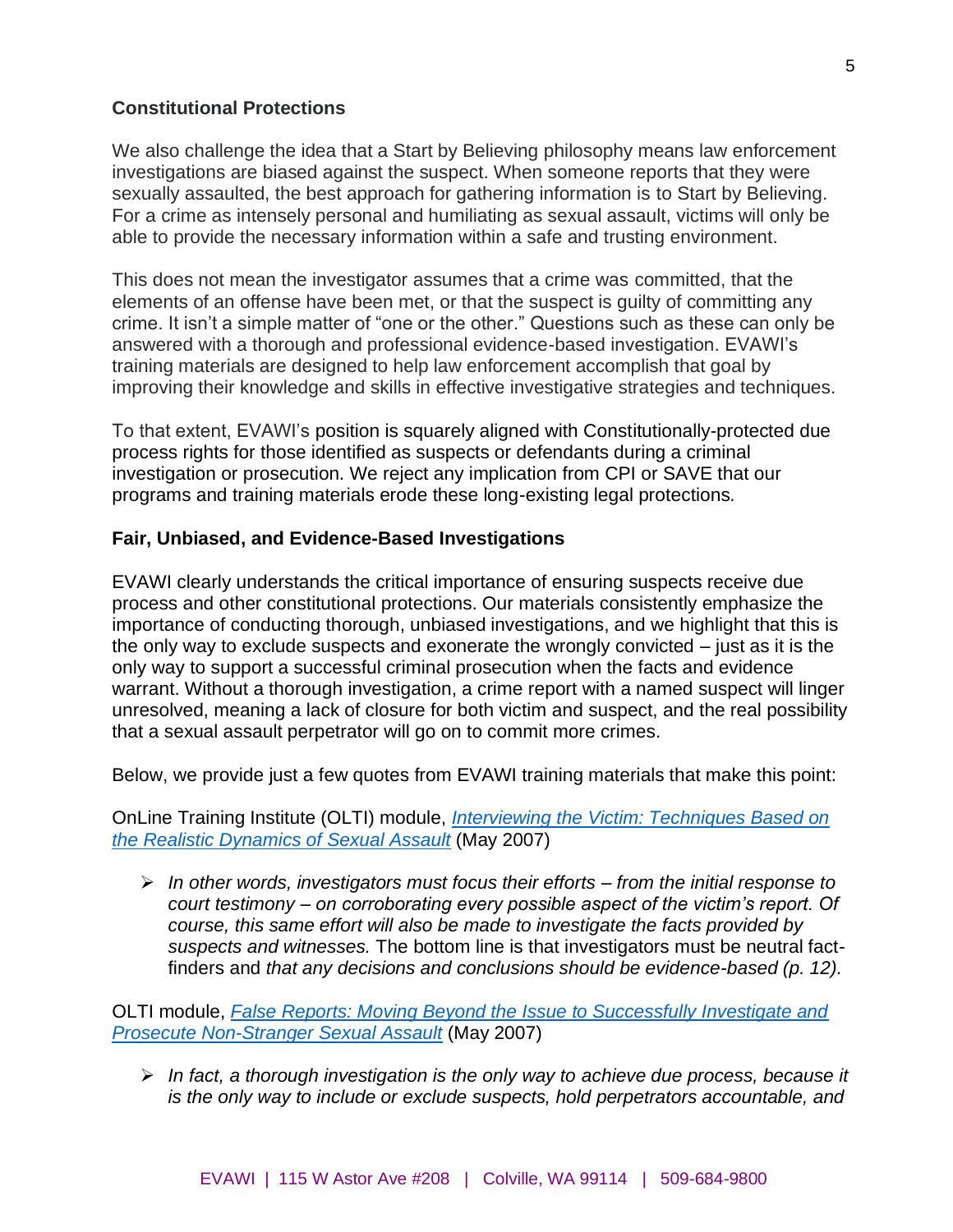*exonerate the wrongfully convicted. If no investigation is conducted, the report simply remains a question mark, with no basis for a legitimate conclusion (p. 47).*

OLTI module, *[Crime Scene Processing and Recovery of Physical Evidence from Sexual](http://www.evawintl.org/Library/DocumentLibraryHandler.ashx?id=931)  [Assault Scenes](http://www.evawintl.org/Library/DocumentLibraryHandler.ashx?id=931) (Se*ptember 2017)

- ➢ *These questions, and the exploration of their answers, will help identify evidence to advance the investigation. This includes excluding suspects when identity is in question, establishing probable cause once a suspect is identified, and corroborating aspects of statements made by the victim, suspect(s), or any witnesses (p. 50).*
- ➢ *The recovery of physical evidence can therefore help us to hold sex offenders accountable for their crimes and prevent future re-perpetration. It can also exclude suspects where appropriate and exonerate the wrongfully accused. All of these are vital functions of law enforcement – and well within our power to achieve (p. 100).*

OLTI module, *[Laboratory Analysis of Biological Evidence and the Role of DNA in Sexual](http://www.evawintl.org/Library/DocumentLibraryHandler.ashx?id=695)  [Assault Investigations](http://www.evawintl.org/Library/DocumentLibraryHandler.ashx?id=695)* (March 2018)

- ➢ *Suspect reference standards are collected at this point as part of an investigator's casework, in the hopes of identifying, confirming, or excluding a suspect (p. 19).*
- ➢ *It is quite common for CODIS searches to reveal a suspect that had been previously overlooked by investigators – or to exclude someone who was originally thought to be involved in the crime (p. 61).*

OLTI module, *[Untested Evidence and the Investigation of Cold Sexual Assault Cases](http://www.evawintl.org/Library/DocumentLibraryHandler.ashx?id=900)* (May 2017)

- ➢ *DNA testing also helps to exclude suspects during an investigation and exonerate defendants who have been wrongly convicted (p. 12).*
- ➢ *There is value in testing available evidence, to potentially exonerate the wrongfully convicted. According to the Innocence Project, there have been 350 postconviction exonerations in the U.S. as a result of DNA testing, as of June 2017. However, legal screening requires more than just DNA testing. It also requires reviewing all the information and evidence available in a case, to determine whether new testing could potentially support an exoneration (p. 45).*

Training Bulletin, *[Impression Management for Investigating Officers](http://www.evawintl.org/Library/DocumentLibraryHandler.ashx?id=946)* (March 2018)

➢ *In order to ensure a full and fair investigation, IOs [Investigating Officers] frequently interview the defendant. Here, too an IO's role is to relay an objective account of the defendant's statement, as well as evidence that either corroborates or fails to corroborate the defendant's version of events. An IO who comes across as fair to both sides will earn a jury's trust (p. 14).*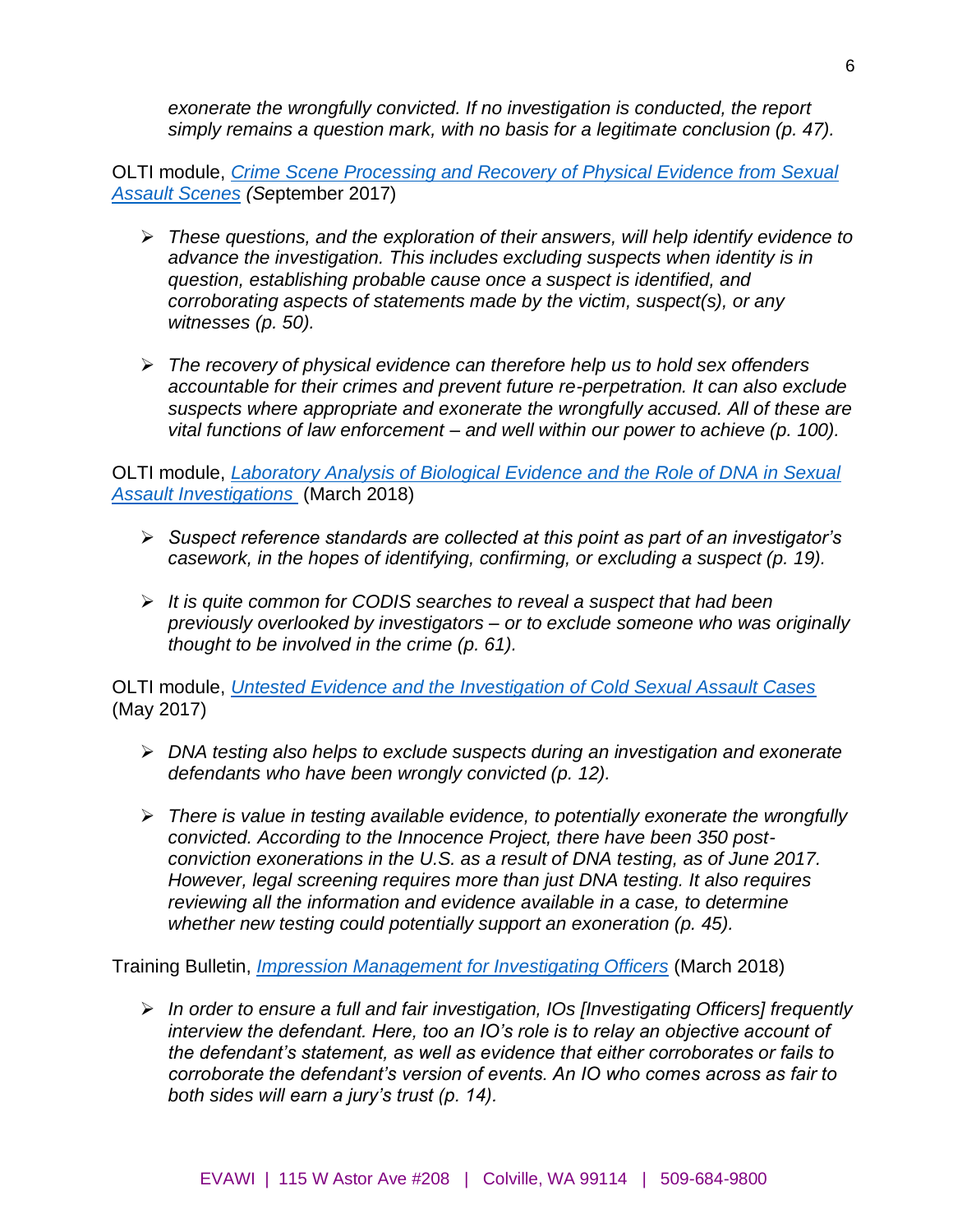Training Bulletin, *[Understanding the Neurobiology of Trauma and Implications for](http://www.evawintl.org/Library/DocumentLibraryHandler.ashx?id=842)  [Interviewing Victims](http://www.evawintl.org/Library/DocumentLibraryHandler.ashx?id=842)* (November 2016)

➢ *Better interviews will result in more thorough investigations that can effectively exclude suspects, and support referrals for prosecution with a better chance to hold more offenders accountable (p. 3).* 

These are just a few examples of such quotes. There are countless others in EVAWI's training materials, which include 19 OLTI modules (representing approximately 2,050 pages of training content), as well as numerous Training Bulletins, webinars, PowerPoint presentations, and extensive web content. In fact, this point is especially prominent in our newer materials, following a conference call we had with CPI staff in October 2016. During that call, we listened carefully and took into consideration the concerns voiced by CPI. As a result, we began making a concerted effort to more frequently remind readers that many of our recommendations for best practices refer not only to victims, but witnesses and suspects as well. In addition, much of our training is available online, so we are constantly in the process of reviewing and revising existing training material. While we do this, we are also adding similar reminders where appropriate. Given their increasingly acrimonious attacks on EVAWI and Start by Believing, it does not appear CPI made any reciprocal effort to incorporate our suggestions into their publications or materials.

## **EVAWI's** *Effective Report Writing* **Module**

Returning to their letter, CPI supports their argument primarily with quotes drawn from our OLTI module on *Effective Report Writing: [Using the Language of Non-Consensual Sex.](http://www.evawintl.org/Library/DocumentLibraryHandler.ashx?id=43)*  Specifically, they claim that the module endorses the following "controversial concepts:"

- *1. The investigator is not an independent fact-finder, but rather is an agent of the prosecution.*
- *2. All allegations are assumed to be true and the complainant should be regarded as a 'victim.'*
- *3. The investigator should discount the possibility of a false allegation.*
- *4. Inconsistencies in the complainant's statements occur rarely, and when they do, they should not be interpreted as evidence of a false claim.*
- *5. Exculpatory statements provided by the suspect should have little bearing on the findings of the investigative report.*

Yet many of the quotes they draw from our training module to support their argument on this point are altered, blatantly misrepresented, taken out of context, and/or missing key text needed to understand their true meaning.

#### **Inconsistencies in Victim Statements**

As one example, they suggest that the module advises the following: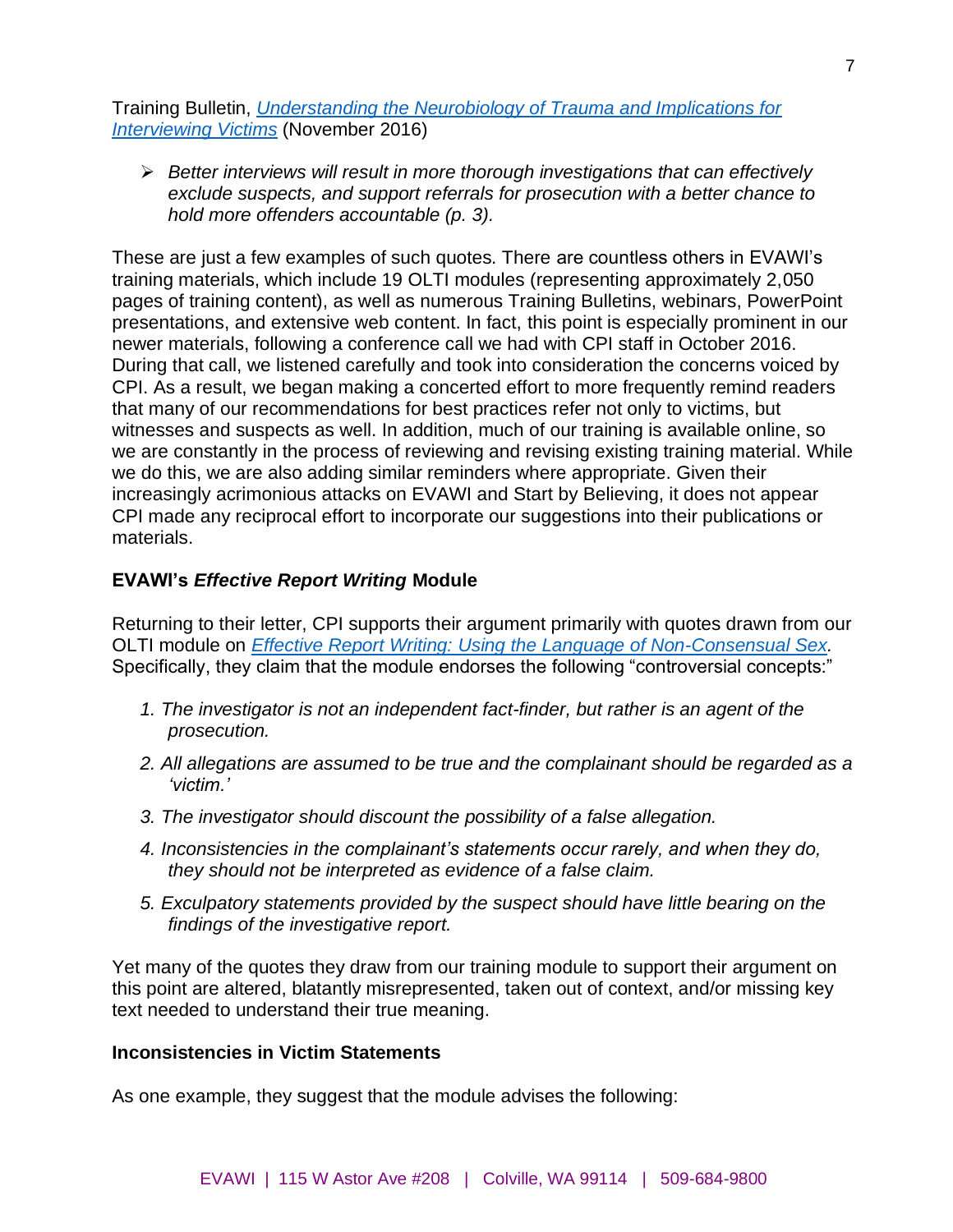*Should there be inconsistencies in witness or defendant statements, investigators should highlight only those that 'corroborate the victim's statement.'*

As the quotation marks indicate, the only phrase that is directly taken from our training module is "corroborate the victim's statement." The rest of the characterization is theirs.

In fact, there is only one paragraph in the entire module that explicitly addresses the question of inconsistencies in victim statements, and it recommends that investigators audiotape or videotape *all interviews,* to ensure the accuracy of *all statements:*

*In addition, tapes of an interview make it possible to determine the source of any inconsistency. In many cases when an inconsistency arises, the tape reveals that the person responsible is not the person being interviewed but the investigator who documented a fact incorrectly. This is critically important to recognize because such inconsistencies can seriously damage the credibility of victims, witnesses, and suspects (p. 23).*

Inconsistencies and errors can easily arise when interviews are not taped, either because statements are recorded inaccurately or interpreted incorrectly, or because they are sanitized or abbreviated misleadingly. Yet many law enforcement agencies have a policy of taping interviews with suspects, but not victims or witnesses.

In fact, there has been a great deal of reluctance to record interviews with victims – on the part of law enforcement, but especially prosecutors – because victims often say or do things that make a case more challenging. However, our module emphasizes that taping is the only way to ensure that the victim's statements are accurately recorded.

*Any problems that a taped interview poses for the investigation and prosecution must simply be dealt with, as investigators uncover the whole truth of what happened during the sexual assault (p. 24, emphasis added).*

#### **Impeachment by Contradiction**

The module also provides extensive guidance on how to prevent "impeachment by contradiction," which is a defense strategy raised "when a witness testifies to facts at the trial that are different from the facts recorded in their case documentation." Yet again, the recommended strategy is simply to increase the accuracy of documentation:

*The most important thing that an investigator can do to prevent this type of impeachment is to listen carefully during all interviews and accurately record the statement of the victim, suspect, and any witnesses (p. 29).*

In other words, our OLTI module on *Effective Report Writing,* like all EVAWI's training materials, does not suggest that investigators do anything other than conduct a full, complete, and unbiased investigation. This is evident in the recommendation that investigators audiotape or videotape interviews conducted with victims, suspects, and witnesses, even though some agencies have typically only done so for suspects.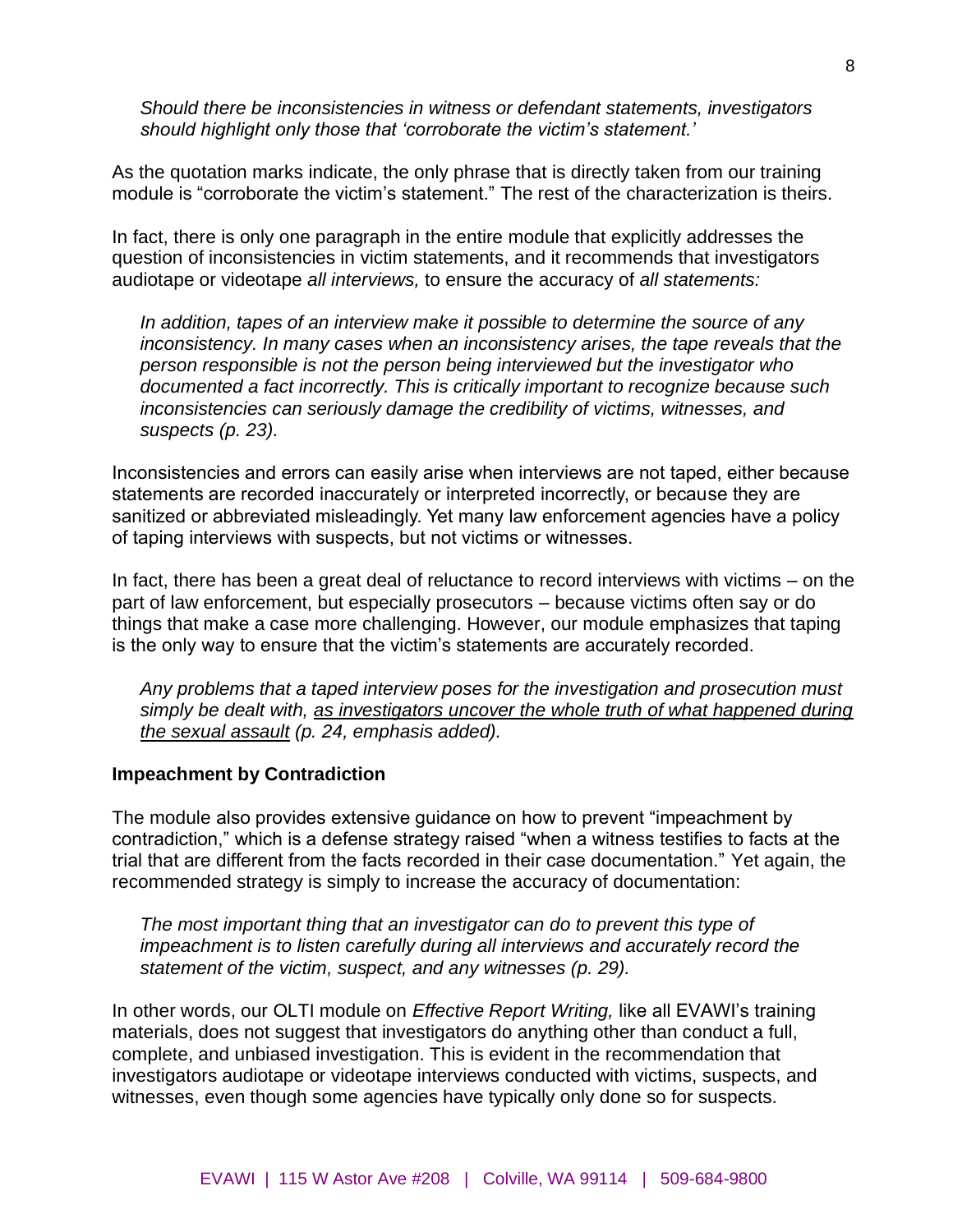#### **Corroborating Victim Statements**

At several points, the module states that it is "especially" important to record statements by the suspect or witnesses that corroborate the *victim's account*, but this is because this module was written to overcome specific failures in documentation. To understand the context of this statement, it is necessary to understand the purpose of the module.

This module was explicitly written to prevent the scenario where law enforcement has referred a case for prosecution (i.e., the legal elements are met, and law enforcement has determined that the evidence meets the threshold of probable cause for arrest) – AND prosecutors have filed charges (based on a good faith determination that the evidence meets the threshold of 'beyond a reasonable doubt') – AND no conviction is obtained, because the reports fail to accurately capture the reality of what happened.

This isn't theoretical; the module is based on an extended case study where this exact scenario played out. The case involved an 18-year-old female victim who was visiting a college campus to consider possible enrollment. She was lured to a dorm room by a single defendant who promised to let her use the phone and take her on a tour of the campus. Once she was there, however, she was gang raped by numerous members of one of the college's sports teams. The District Attorney tried the suspect who lured the victim to the dorm room, but he was acquitted at trial. In preparing for the trial of the other defendants, the Detective and District Attorney assigned to the case diligently sought to overcome missteps in the investigation that had made the first trial so difficult. Nonetheless, the victim was devastated by the process and verdict of the first trial, and she refused to participate in any additional investigation and prosecution.

The Detective reached out to ask Sergeant Joanne Archambault to review the entire case file to determine how the case could have been handled differently. After reviewing all the reports, property tags, lab reports, and the medical forensic examiner's report, it was her opinion that this tragic result was not due to failures in the investigative steps taken. Rather, it was because of significant problems with the tactics employed when interviewing the victim, witnesses, and suspects, as well as the documentation of these interviews in the written reports. There were also a number of factors that contributed to a sense of chaos at the scene(s).

In this environment, the suspects provided some statements that defied logic regarding the victim's behavior, and later proved inconsistent with statements provided by the victim and numerous witnesses, as well as the significant physical injuries documented during the victim's medical forensic examination. If the interviews had been conducted following recommendations for best practices, and key details had been included in the documentation, this would have contradicted the suspects' characterization of a consensual encounter and most likely helped to produce a guilty verdict.

#### **Development of the Module**

As a detective and a sergeant, Joanne Archambault had seen the type of problems reflected in this case repeatedly throughout her law enforcement career. She also knew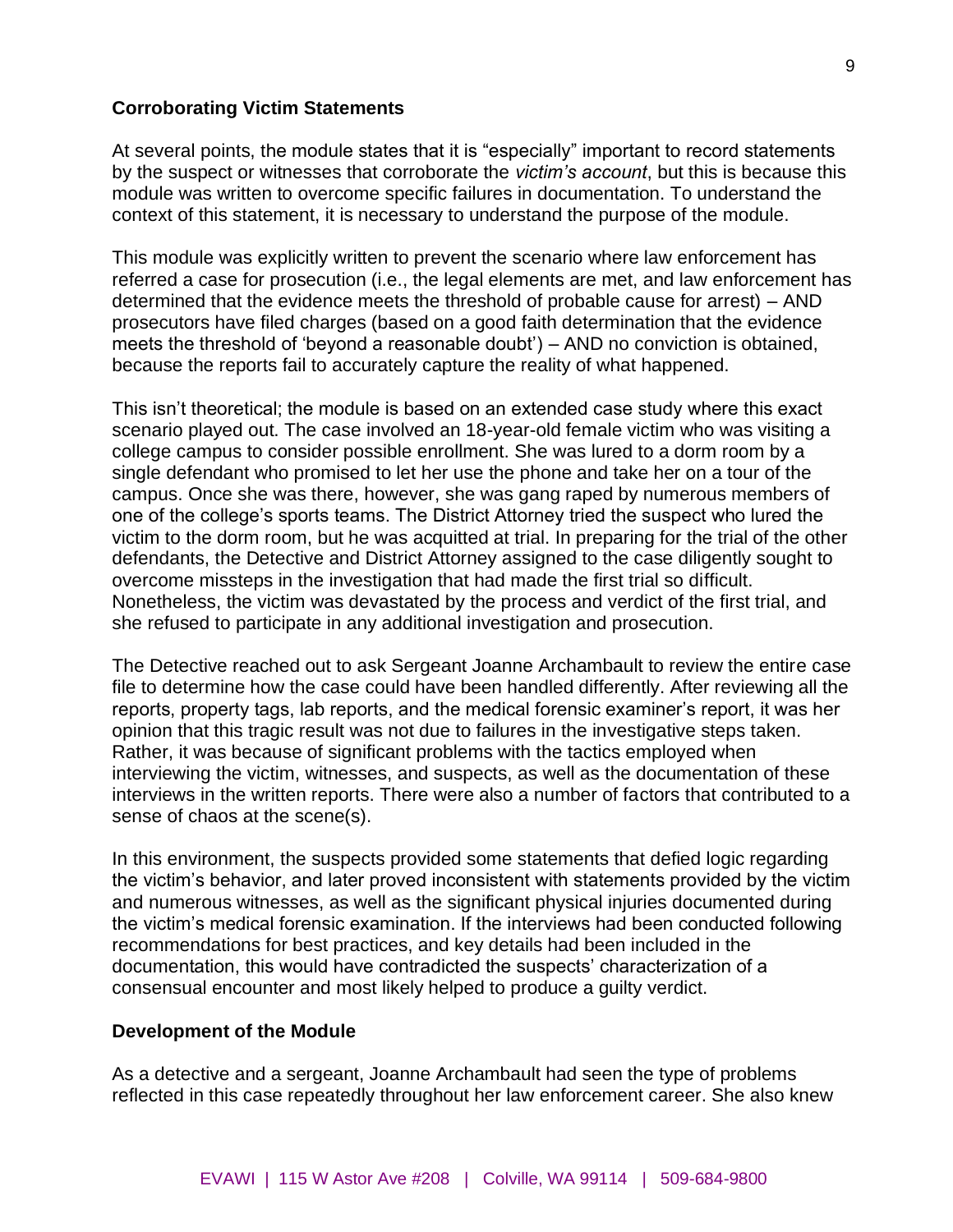that virtually no training was available for officers and investigators to improve their report writing when investigating and documenting sexual assault.

The module was thus developed to improve the accuracy of police report writing, using this specific case study where the facts and evidence were sufficient to support a prosecutor's decision to take the case to trial. The goal was to more accurately document what the victim, witnesses and suspect said and did, along with the steps taken during the investigation, and the findings from these investigative steps. Yet the module particularly focuses on the interview of the *victim* – again, because law enforcement agencies typically have policies requiring that suspect interviews be taped, but the same practice does not generally apply to victims and witnesses.

As with all EVAWI's training modules, it is understood that the training is designed for criminal justice professionals who acutely appreciate the importance of ensuring that suspects are provided due process and other constitutional protections.

### **Training on False Reports**

Other claims by CPI are similarly supported with quotes drawn from EVAWI's training materials that blatantly ignore context, deliberately missing the forest for the trees. For example, CPI states that the *Effective Report Writing* module "discount[s] the possibility of a false allegation," and that it includes "no mention of the possibility of misleading, exaggerated, or false statements made by a complainant or other witness." As noted in the previous section, this is partly explained by the nature of the specific case example. The facts and evidence in that case were deemed sufficient to take the case to trial.

However, the claim also ignores the fact that we have numerous materials on the topics they cite as missing in this particular module. Obviously, we cannot address every single topic in every single publication. The argument is simply a red herring.

*Effective Report Writing* is only one of 19 modules in the OLTI, and it is actually our shortest module, with only 35 pages of the approximately 2,200 pages of training content included in the entire OLTI. Beyond this, we also have hundreds of pages of material in our Training Bulletins, PowerPoint presentations, webinars, web content, etc.

Within this broad portfolio, we offer one comprehensive OLTI module, several Training Bulletins, and a frequently-used PowerPoint presentation specifically on the topic of false reports. These materials include a discussion on "How to Handle the Frustrating Reality of 'Real' False Reports" and guidance on whether and when prosecution might be appropriate for filing a false report or obstruction of justice. As one illustration, this paragraph appears in our OLTI module on *False Reports:*

*If a report of sexual assault is determined on the basis of the investigative findings to be false, investigators must then make the decision regarding whether or not to charge the individual with filing a false report. However, this decision must be made carefully, with consideration of a number of factors. Law enforcement professionals are thus advised to discuss the advantages and disadvantages of prosecution with*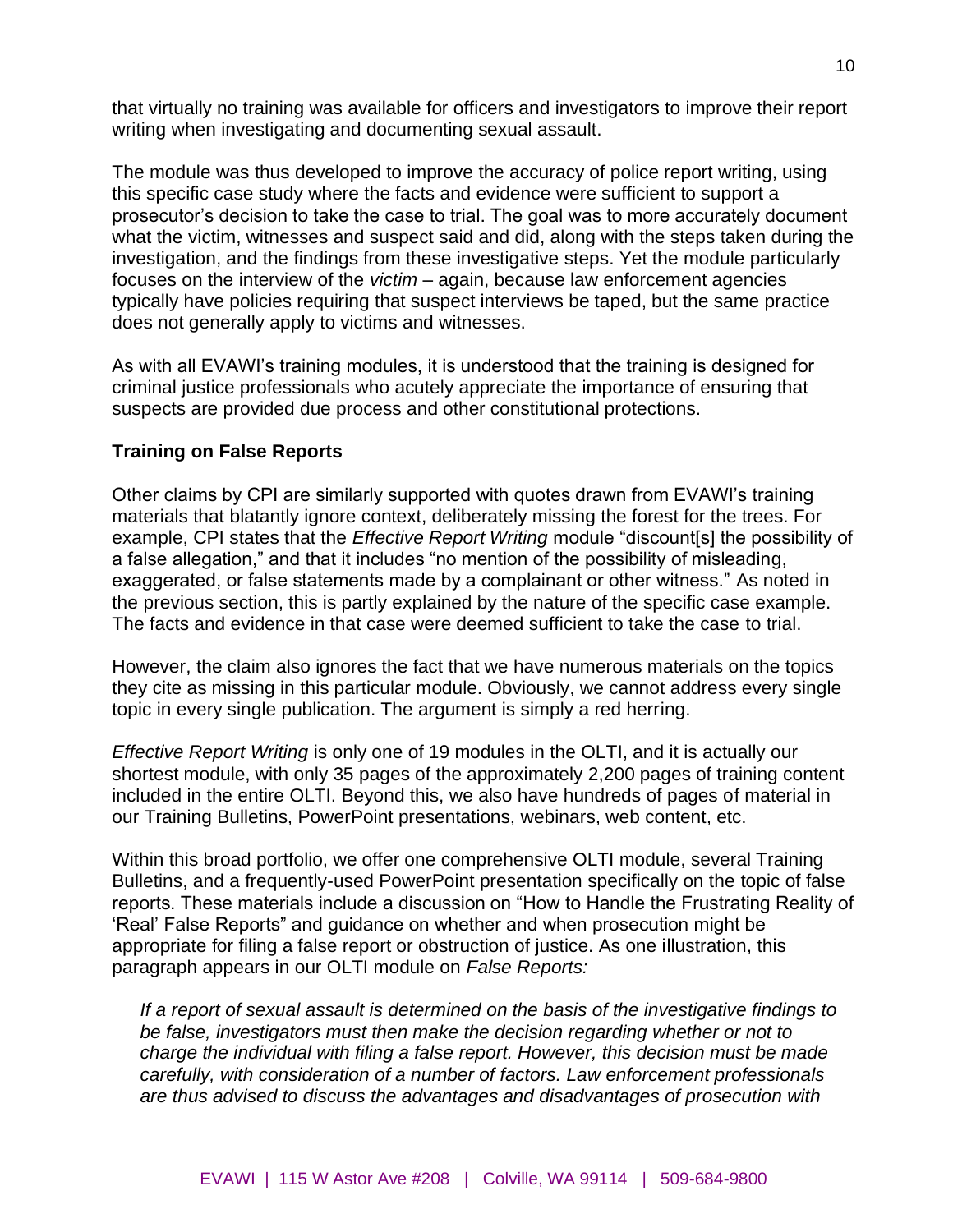*other professionals involved in the multi-disciplinary response to sexual assault victims (e.g., prosecutors, victim advocates, forensic examiners) (p. 39-40).*

Several advantages and disadvantages of prosecution are then examined in detail, and this material was adapted for a Training Bulletin that we sent out in December 2014.

### **Training on Inconsistent Statements**

Similarly, our Training Bulletin on *[Gender Bias in Sexual Assault Response and](https://www.evawintl.org/Library/Documents.aspx?FileType=&CategoryID=527)  [Investigation](https://www.evawintl.org/Library/Documents.aspx?FileType=&CategoryID=527)* (specifically, #3 in a 4-part series) addresses both the reality of false reports as well as the standard of proof required for prosecution in such cases:

*Just as a report of sexual assault does not prove that a sexual assault took place, a recantation does not prove that the report was false. Indeed, the standard of evidence for a false report should be the same as referring a case for prosecution. Either there is evidence to support any such determination, or the determination should not be made (p. 6).*

Another Training Bulletin (one of our most popular) addresses the issue of *[Incomplete,](http://www.evawintl.org/Library/DocumentLibraryHandler.ashx?id=630)  [Inconsistent, and Untrue Statements Made by Victims:](http://www.evawintl.org/Library/DocumentLibraryHandler.ashx?id=630) Understanding the Causes and [Overcoming the Challenges.](http://www.evawintl.org/Library/DocumentLibraryHandler.ashx?id=630)* This topic is also addressed in our OLTI module, *[Interviewing the Victim: Techniques Based on the Realistic Dynamics of Sexual Assault.](http://www.evawintl.org/Library/DocumentLibraryHandler.ashx?id=657)* In this module, we begin by explaining why this is a common dynamic that can be anticipated in many sexual assault cases. Then a number of strategies are offered for overcoming these challenges, including our very frequently mentioned recommendation that victim interviews be taped:

*Inconsistencies in the victim's statement often arise because the investigator failed to record the information accurately. This is perhaps the best argument there is for recording victim interviews (whether audiotaping or videotaping) (p. 34).*

The module then goes on to explain this recommendation in detail. However, even beyond the materials that *specifically* focus on false reports or inconsistent, incomplete, and untrue statements made by victims, the topics are addressed in others as well.

In other words, for CPI to argue that EVAWI "discounts the possibility of a false allegation," that "all allegations are assumed to be true," or that we include "no mention of the possibility of misleading, exaggerated, or false statements made by a complainant or other witness," they must cherry-pick quotes and then remove them – both from the context of the document where they appear, as well as the thousands of other pages of training material EVAWI has produced on the topic of sexual assault.

#### **Terminology Used**

CPI also argues that EVAWI's "pro-conviction" bias is evident in the use of the word "victim" rather than "alleged," "complainant," or "accuser."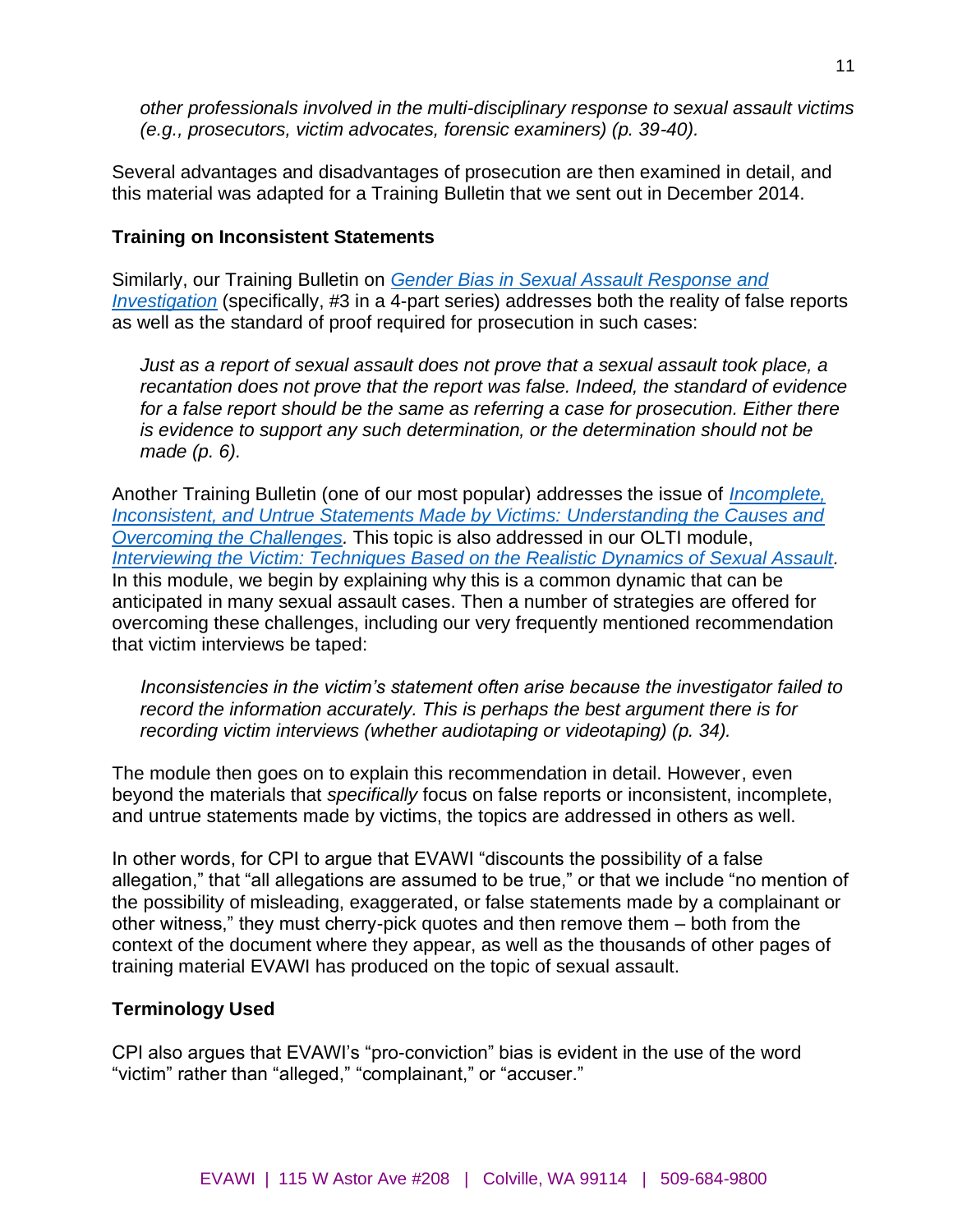Yet the word "victim" is a term of art used at every stage of the law enforcement and criminal justice process. Federal victims' rights and services laws (such as the Crime Victims' Rights Act of 2004, 18 U.S.C. § 3771 and the Victims' Rights and Restitution Act, 42 U.S.C.§ 10607 (2006)) and many state laws and victims' rights constitutional amendments confer "victim" status on a person at the time a crime is reported or charged. It is also the word used in crime report forms, to label the person reporting that a crime was committed. EVAWI's use of the word is therefore consistent with criminal justice practice at the federal, state, tribal, and local agency level.

In addition, law enforcement has the authority to evaluate and determine appropriate criminal offense classifications for crime reports and arrest charges. Officers and investigators identify victims, suspects, and witnesses during their investigations, and they are reported as such to the FBI Uniform Crime Report program (UCR), when the elements of a crime have been satisfied. Law enforcement also determines when a case is unfounded (either because it is false or baseless), and the findings of a jury do not require them to change any case determination. Even a "not guilty" finding by a jury does not necessarily indicate that the crime did not occur; it only indicates that the jury was not convinced beyond a reasonable doubt. Law enforcement is still not required to change a case determination or terminology used. Therefore, it is consistent with convention and perfectly appropriate for EVAWI to use terms such as "victim" and "suspect" in training materials we develop for law enforcement and allied professionals.

## **Start by Believing**

Having critiqued only 35 of the several thousand pages of training material EVAWI has produced on the topic of sexual assault response and investigation, CPI then moves on to attack Start by Believing. Not surprisingly, they pull examples from only two documents: the 6-page Law Enforcement Action Kit and the 13-page Training Bulletin entitled, *[Start](http://www.evawintl.org/Library/DocumentLibraryHandler.ashx?id=789)  by Believing: [Participation of Criminal Justice Professionals.](http://www.evawintl.org/Library/DocumentLibraryHandler.ashx?id=789)* <sup>5</sup> First, they open with a quote designed to illustrate the campaign's "guilt-presuming recommendations" for law enforcement:

### *I am a criminal investigator … When someone tells me they were raped or sexually assaulted, I Start by Believing.*

Quotes like this are submitted voluntarily by people who type them into the Start by Believing website, to signify their commitment to the philosophy and make a personal pledge. Some of these quotes are then posted on the website and included in materials such as our Action Kits. Yet in this case, CPI deleted the critical text needed to understand its meaning. What the investigator actually wrote is this:

<sup>&</sup>lt;sup>5</sup> We offer several Action Kits on the Start by Believing website, for individuals, communities, and professionals – in a variety of disciplines (victim advocacy, health care, law enforcement, prosecution, policymaking) and settings (campus, military). These Action Kits include background information on the Start by Believing philosophy, sample pledges, examples of campaign activities, links to campaign materials, and strategies for launching, promoting, or sustaining a campaign or related initiatives.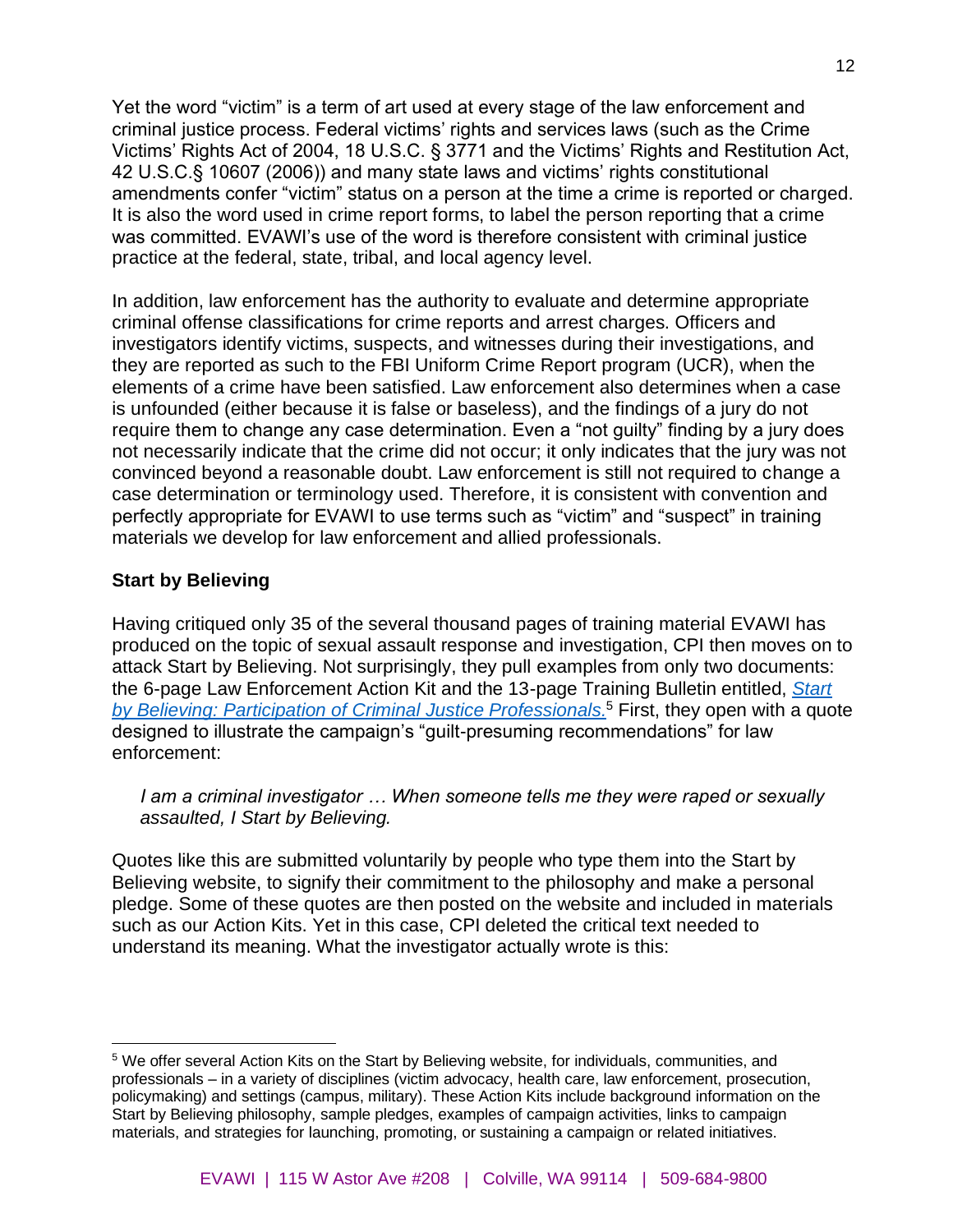*My name is Denise. I am a criminal investigator who has heard one too many stories of victims not wanting to report because of issues like this. Breaks my heart. When someone tells me they were raped or sexually assaulted, I Start by Believing.*

In other words, this is yet another example of CPI cherry-picking a quote, deleting critical text, and failing to interpret it in the totality of EVAWI's entire body of work.

### **Investigator Bias**

CPI then goes on to argue that the Training Bulletin, and presumably the entire Start by Believing campaign, "openly endorses investigator bias, utilizes guilt-presuming terminology, and contains false claims." This echoes their criticism that the Law Enforcement Action Kit offers "guilt-presuming recommendations." To support their argument, they provide a quote from the Training Bulletin that sexual assault investigators should "operate from a starting presumption that the report has merit" (p. 7). Yet this quote can only be properly understood in the context of earlier text that introduces key concepts. For example, this excerpt appears earlier, on page 4:

*This is why the message of Start by Believing is appropriate for criminal justice agencies, just as it is for the public – because case outcomes will only change when police and prosecutors start from the presumption that a sexual assault report has merit, and then follow the evidence through the course of a fair, impartial, and thorough investigation (p. 4, emphasis added).*

Another quote they provide as an example is this:

*Even a 'neutral' stance will be insufficient to establish the trust and rapport victims need to share memories that are confusing, painful, or humiliating.*

It is as if CPI cannot stop themselves from omitting essential text from our training material. The actual quote in our Training Bulletin includes the word "often," reflecting the fact that variability is needed in the response to individual sexual assault victims:

*Even a 'neutral' stance will often be insufficient to establish the trust and rapport victims need to share memories that are confusing, painful, or humiliating [emphasis added] (p. 6).*

It is important to note the blatant disregard for accuracy in CPI's letter. Nonetheless, we accept the fact that these quotes capture the essence of the Start by Believing philosophy. We do in fact advise investigators to start from a presumption that a report of sexual assault has merit, and we believe that a "neutral" stance will often be insufficient to establish the trust and rapport victims need to effectively participate in an interview conducted by law enforcement. As we note in that Training Bulletin:

*If there was no starting presumption that a crime report had merit, no investigation would be conducted at all (p. 4).*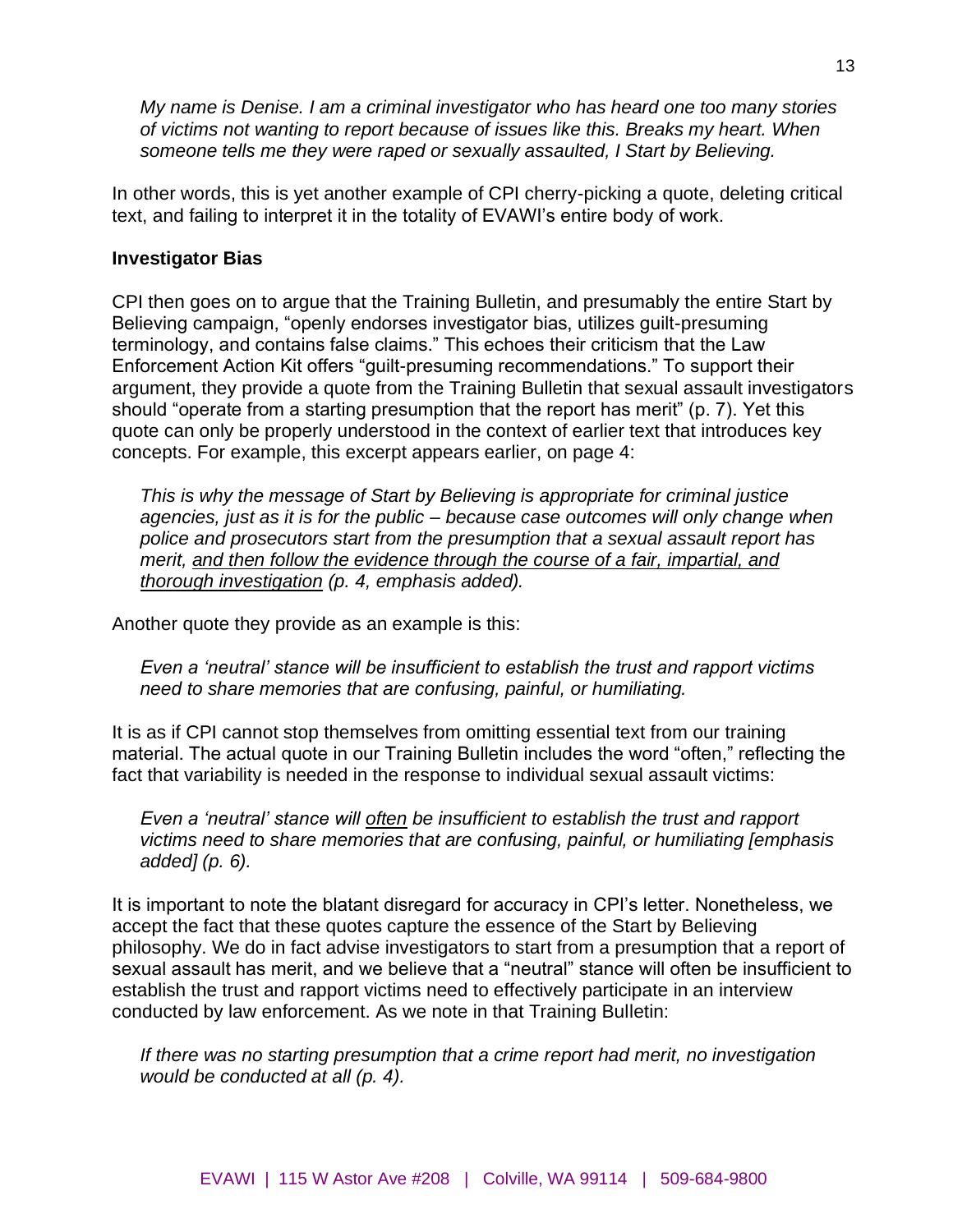To fully appreciate the meaning of this particular quote, however, it is necessary to include the rest of the paragraph, which clarifies that "Start by Believing" is not the same thing as "Always Believe" or "Believe Everything."

*This does not mean they believe everything victims say, or that they pursue corroborative evidence more vigorously than exculpatory evidence. It does not mean, 'Always believe victims.' It simply reflects the basic logic of why we refer to it as a 'crime report' and why we collect information and evidence from 'victims' and 'witnesses' (p. 4).* 

This is an extremely important point, because CPI often mischaracterizes the Start by Believing philosophy as "Always Believe" or "Believe Everything." We welcome constructive discussion and debate on the Start by Believing concept, but only when based on an accurate representation of what Start by Believing is, and is not.

Participation in Start by Believing does not mean that law enforcement casts aside their responsibility to conduct a full and thorough investigation or ignore evidence that contradicts a victim's report of sexual assault. Nor does it mean believing everything the victim says. Nothing in Start by Believing lessens an investigator's responsibility to meet the evidentiary standard of probable cause, or a prosecutor's burden of proof beyond a reasonable doubt. Rather, Start by Believing can lead to better investigations, because officers can approach victims with an attitude of trust versus suspicion. The purpose of Start by Believing is to foster a new orientation – one that starts from a presumption of merit – recognizing that if this does not occur, victims will perceive this doubt and this will diminish their ability to participate effectively in the investigation.

In the words of a Utah Police Chief who implemented Start by Believing in his agency:

*Taking part in the* Start by Believing *campaign allows us to set an example in our community that says when someone is sexually assaulted in our community, we will start by believing the victim, and you should too. This message does not change the perspective of objectivity required to be a credible professional, nor does our involvement change our intention to conduct a thorough investigation. We know, however, that when victims are approached from the perspective where they are initially challenged, accused of lying, or their behavior is questioned as contributing to the event, they will often be unable - or unwilling - to provide the type of information needed for law enforcement to successfully investigate the case. A thorough investigation therefore must ensure that the person is treated with compassion and respect, and that the report is handled professionally - instead of communicating the message (either explicitly or implicitly) that I don't believe you.*

As this Chief so eloquently expresses, Start by Believing is the approach needed to effectively interview victims, because it creates an environment of trust and rapport so victims can feel comfortable sharing painful details about their sexual assault. When it comes to sexual assault, the reality is that victims have frequently been subject to these same interrogation techniques, because they are viewed more like suspects who are filing a false report, not victims of a sexual assault.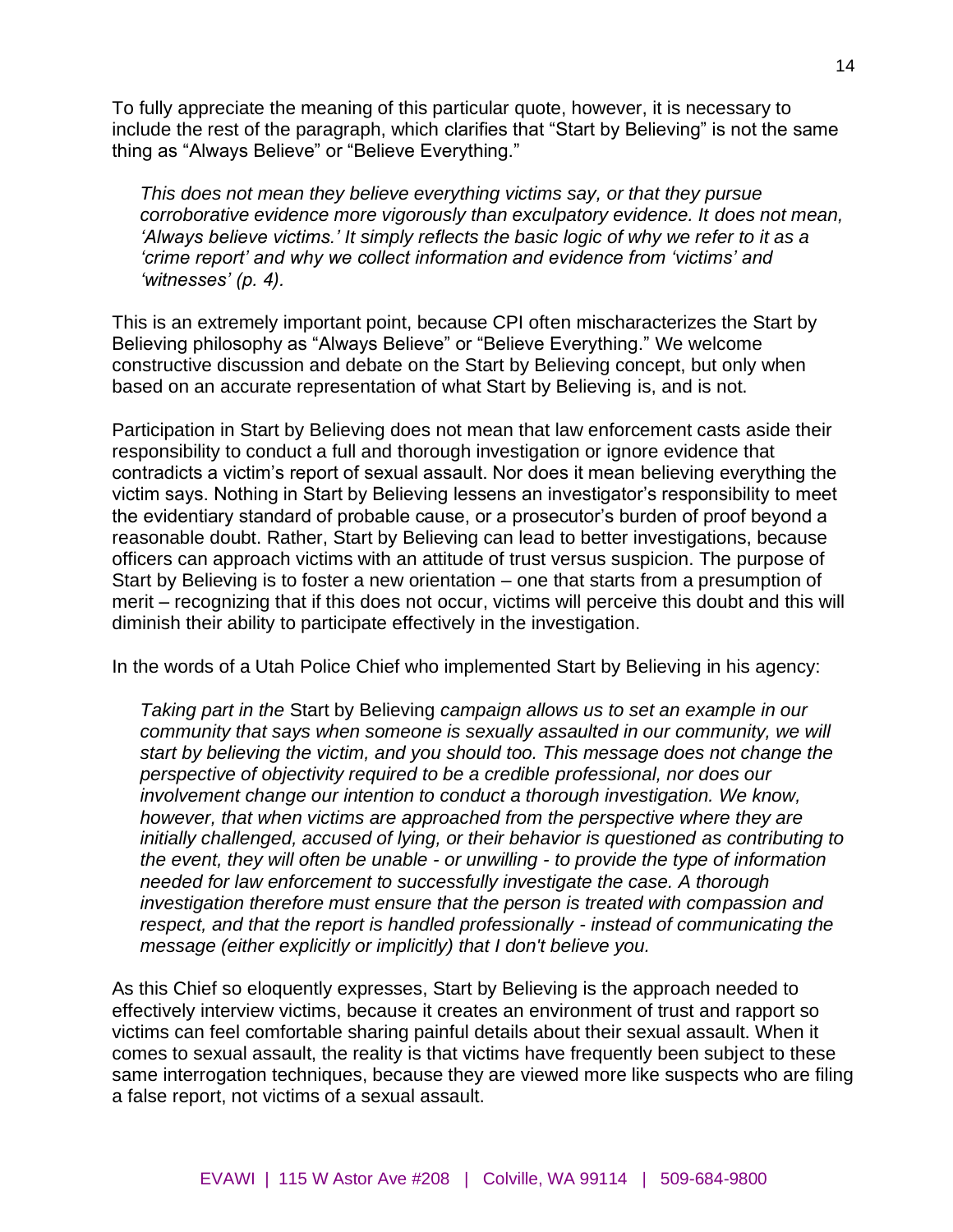#### **Interviews of Victims and Suspects**

Indeed, while suspects have numerous due process protections during the process of a criminal investigation, there are no counterpart protections for victims reporting a sexual assault. This can have real and often tragic consequences for victims, and communities.

When a victim of sexual assault initially reports the crime to law enforcement, it is essentially a "cold" contact, with the officer having no background information whatsoever about the victim or the circumstances of the crime. Often, the only evidence of a crime at this point is the victim's own words: This is used as the basis for writing a crime report and starting an investigation.

Yet the investigator's reaction to the victim's initial report is critically important in determining what happens next. If a law enforcement investigator interrogates the victim and/or conveys a belief that the report has no merit and the victim is lying, there is a strong likelihood that the victim will drop out of the process. If so, law enforcement will never know whether a sexual assault perpetrator was allowed to walk free, ready to attack again. Obviously this harms the victim, limits their access to supportive services, and leaves the community vulnerable to continued violence. Even if the victim does try to remain engaged, the investigation will be hampered by the investigator's suspicion and the damaged rapport and trust experienced by the victim, which research demonstrates is key to a successful law enforcement investigation of sexual assault.

In fact, victims in this scenario are placed in a heartbreaking double bind: The only way to have their sexual assault investigated is to remain engaged with the process and continue to provide information to the investigator, even when faced with skepticism, derision, or hostility, and even when this information will ultimately be used against them.

This is because any interview – or interrogation – of a sexual assault victim will typically be conducted without the due process protections afforded to suspects during a criminal investigation. As illustrated in the examples provided earlier, too many victims have summoned the courage to report a sexual assault, only to be interrogated and later charged (erroneously) with filing a false report or obstruction of justice. These victims, who have now become suspects without their knowledge, are not typically notified of this fact, nor are they read their Miranda rights, provided legal representation, or informed of their right against self-incrimination.

By reporting their sexual assault, in the hope that it will be investigated and potentially prosecuted, victims often provide law enforcement with a great deal of self-incriminating information and evidence. For example, they often tell investigators about a range of illadvised, unflattering, high risk, and even illegal behavior. They also waive protections against improper search and seizure, by consenting to have their property collected as evidence and records released from their medical forensic examination and laboratory results, such as toxicology testing. Any of this information and evidence can potentially be used against them. In fact, it could lead to a victim's arrest for illegal behavior such as underage drinking, recreational drug use, or prostitution. It could also be used to undermine their credibility and support criminal charges for filing a false report or obstruction of justice. Even if the sexual assault is effectively investigated and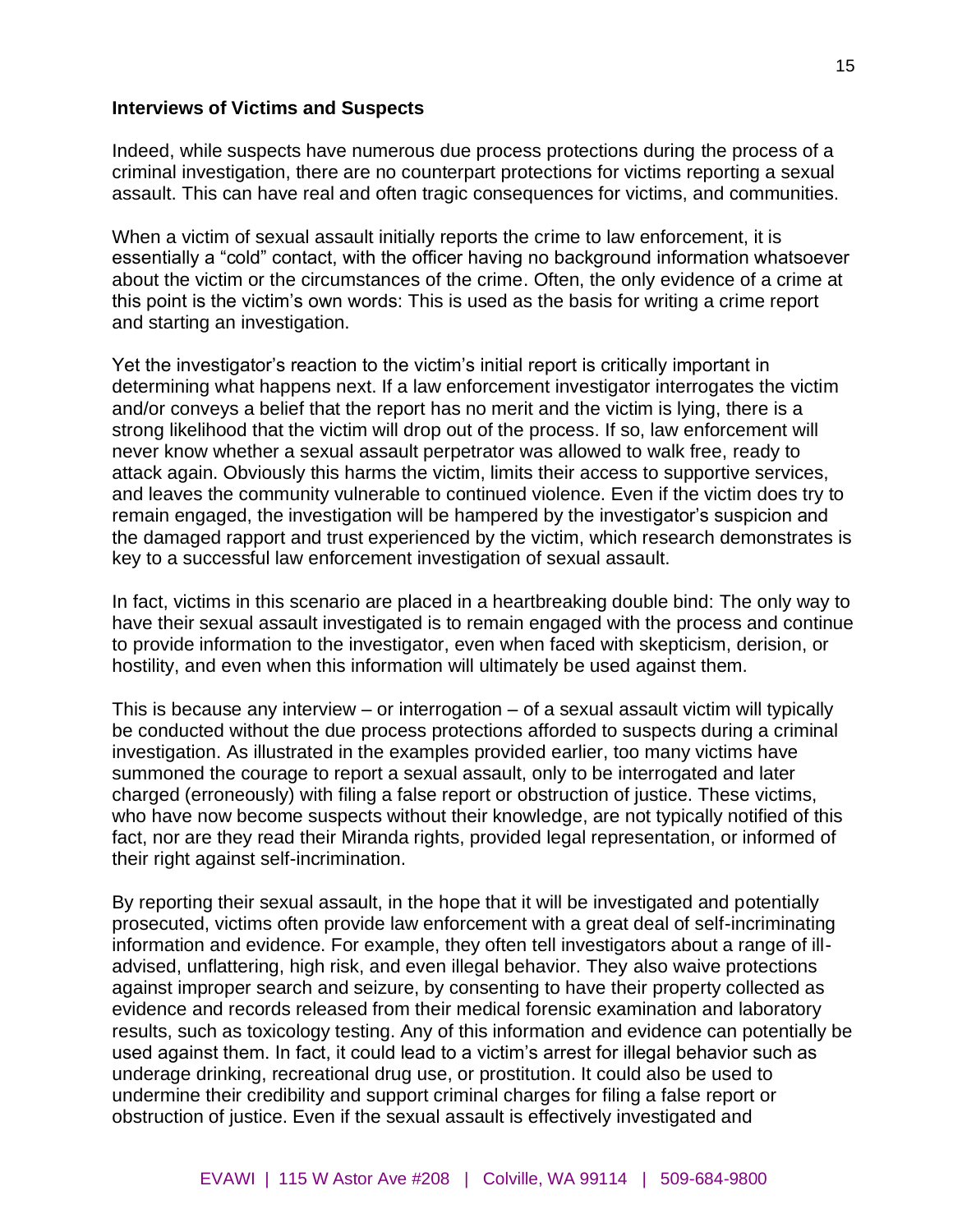prosecuted, this information will almost certainly be used by the defense to impugn a victim's character and motives, in an attempt to acquit the defendant.

By contrast, an investigator who interviews a suspect in a sexual assault investigation is required by law to provide due process and other constitutional protections. If the initial contact is non-custodial, it must be clear to the suspect that they are speaking with the investigator voluntarily and they are free to leave or cease cooperating at any time. They don't have to answer any questions if they choose not to, or they can pick and choose the ones they want to answer. If the suspect is taken into custody before the interview (i.e., arrested), the investigator will read them their Miranda rights, and although they will not be free to leave, they still do not have to talk to the investigator or answer any questions. This is one important difference between the starting point for an interview with a victim vs. a suspect.

Yet another is the information investigators bring to the interview. Prior to the initial contact with the suspect, the investigator will have, at the very least, obtained some preliminary information about the crime reported and the evidence that initially points to this person as a suspect in the case. As the investigation progresses, the investigator will gather background information and evidence, formulate a preliminary assessment of that evidence, and likely interview additional witnesses – all before formally interviewing the suspect. In other words, the investigator will have some basis to believe that the suspect could potentially be involved in the crime. Even then, investigators are encouraged to approach suspects with an open mind, listening and documenting any statements obtained, because the next step is to investigate every aspect of the suspect's statements, as well as the victim's and any witnesses'. If the investigation shows that the suspect's statement is inconsistent with the evidence and other statements by the victim and witnesses, the investigator will then generally switch to using interrogation tactics.

All of this goes to show how different the starting point is for an interview with a sexual assault victim and suspect. Without an initial orientation of belief for the victim, there is no crime report and no investigation, because at that point the victim's statement is often the only information available. This is true in sexual assault, as in every other type of criminal investigation. Yet the suspect interview is typically conducted much later in the process, at which point the investigator has accumulated additional information, evidence, and witness statements. At that point, the investigator starts by listening, documenting, and continuing the investigation.

### **Confirmation Bias**

In a related vein, CPI decries as inaccurate EVAWI's statement that "confirmation bias has long influenced the response of criminal justice professionals in the opposite direction" (which CPI clarifies: "i.e., in such a manner to disbelieve the claimant").

Instead, they state that "many of [sic] wrongful convictions of sexual assault and other crimes have been traced to detective bias favoring the complainant." To support this point, they cite a law review article that examined both social scientific and legal literatures, and concluded on this basis that police investigators typically "focus on the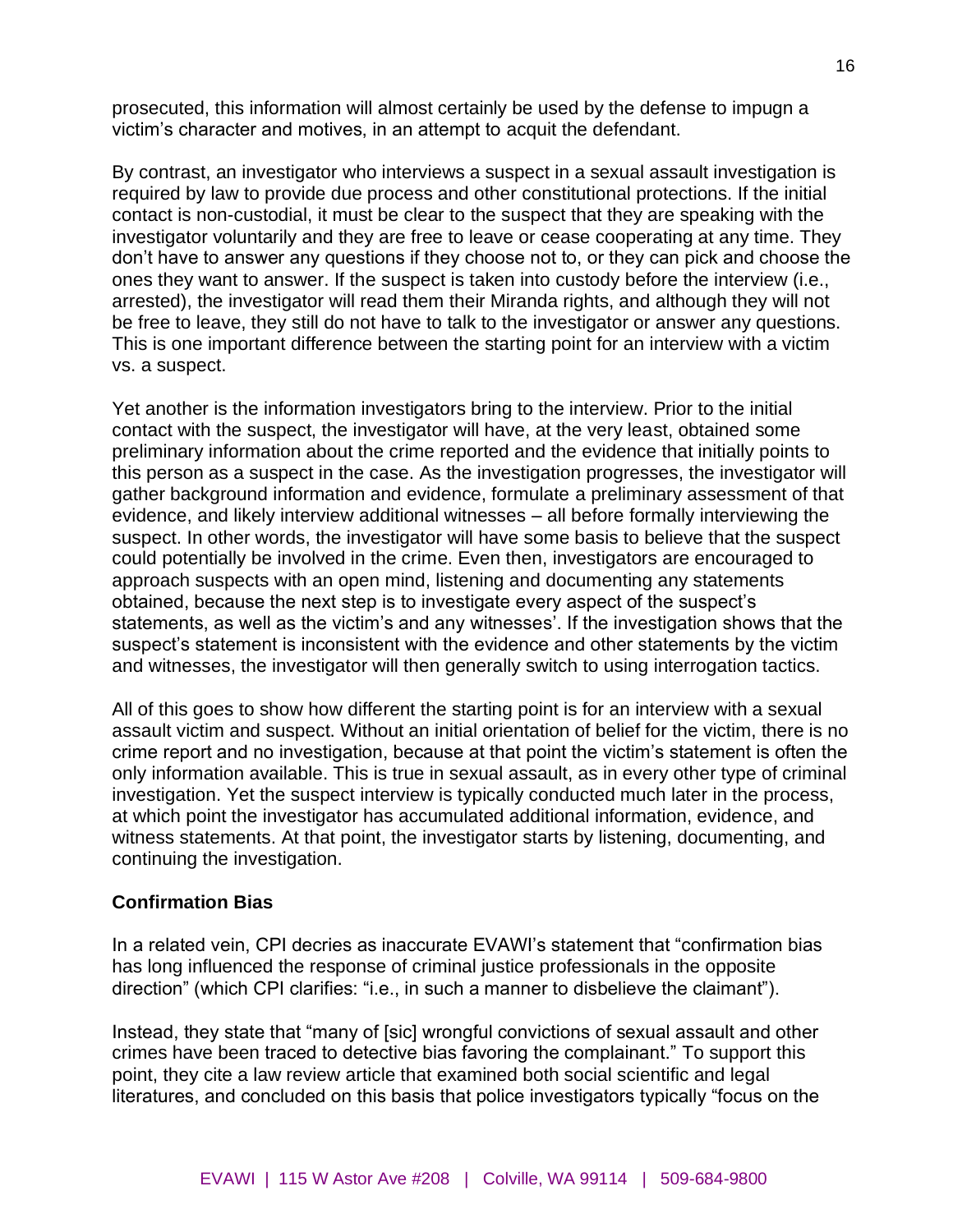suspect, select and filter the evidence that will 'build a case' for conviction, while ignoring or suppressing evidence that points away from guilt."<sup>6</sup>

There are far too many examples of nightmare scenarios where someone is wrongfully convicted, only to be exonerated after serving years, even decades, in prison. Some have even been exonerated after their deaths. These scenarios are tragic beyond words, and we are committed to doing everything in our power to prevent them, with the training we provide to criminal justice professionals.

The causes of wrongful conviction are many, including natural patterns of human thought and behavior, as well as institutional policies, practices, and pressures.<sup>7</sup> Yet most of this research and discussion focuses on convictions that are wrongful *because the wrong person was prosecuted* – *not because the crime wasn't committed.*

For example, the single most frequent cause of wrongful conviction is mistaken eyewitness identification.<sup>8</sup> This is true for sexual assault as well as other crimes.<sup>9</sup> To solve this problem, a number of reforms have been proposed to improve police identification procedures and the analysis and interpretation of biological evidence. Yet the vast majority of sexual assaults are perpetrated by someone who is known to the victim, so the question of eyewitness identification simply doesn't apply. In most sexual assault cases, the question isn't the identity of the suspect, nor is it whether the sexual act in question was committed. In most cases, the question is whether the sexual act *was consensual.* The evidence needed to prove a sexual assault thus speaks to the victim's (non)consent and the suspect's use of force, threat, fear, or incapacitation in order to commit the sexual act. These questions are often far more difficult to prove than suspect identity, because they usually rest on the totality of the circumstances, rather than a single piece of evidence.

To the extent that this type of evidence or testimony could lead to a wrongful conviction, the solution lies in law enforcement conducting a thorough and unbiased investigation. In a sexual assault case, this typically begins with a detailed victim interview, and we argue that this is best achieved from an orientation of Start by Believing. From that starting point, however, the investigator must then *follow the evidence*. A thorough evidencebased investigation is the best defense to any allegation of bias. It is not enough to simply claim that bias might exist. The question is whether this led an investigator to curtail an investigation to support a pre-existing conclusion. Were there investigative steps not taken? Leads not followed? Other suspects not questioned? These would be the types of factors that could potentially lead to a wrongful conviction.

Beyond mistaken eyewitness identification, the other leading causes of wrongful conviction are, in decreasing order, according to the [National Registry of Exonerations:](https://deathpenaltyinfo.org/causes-wrongful-convictions) perjury or false accusation, official misconduct, false or misleading forensic evidence, and false confessions. However, without examining the detailed information in these cases, it

<sup>&</sup>lt;sup>6</sup> The CPI letter cites this quote to Findley & Scott (2006), but these authors indicate that the quotes come from Martin, 2002, p. 848.

<sup>7</sup> Findley & Scott, 2006

<sup>8</sup> Findley & Scott, 2006

<sup>&</sup>lt;sup>9</sup> NRE data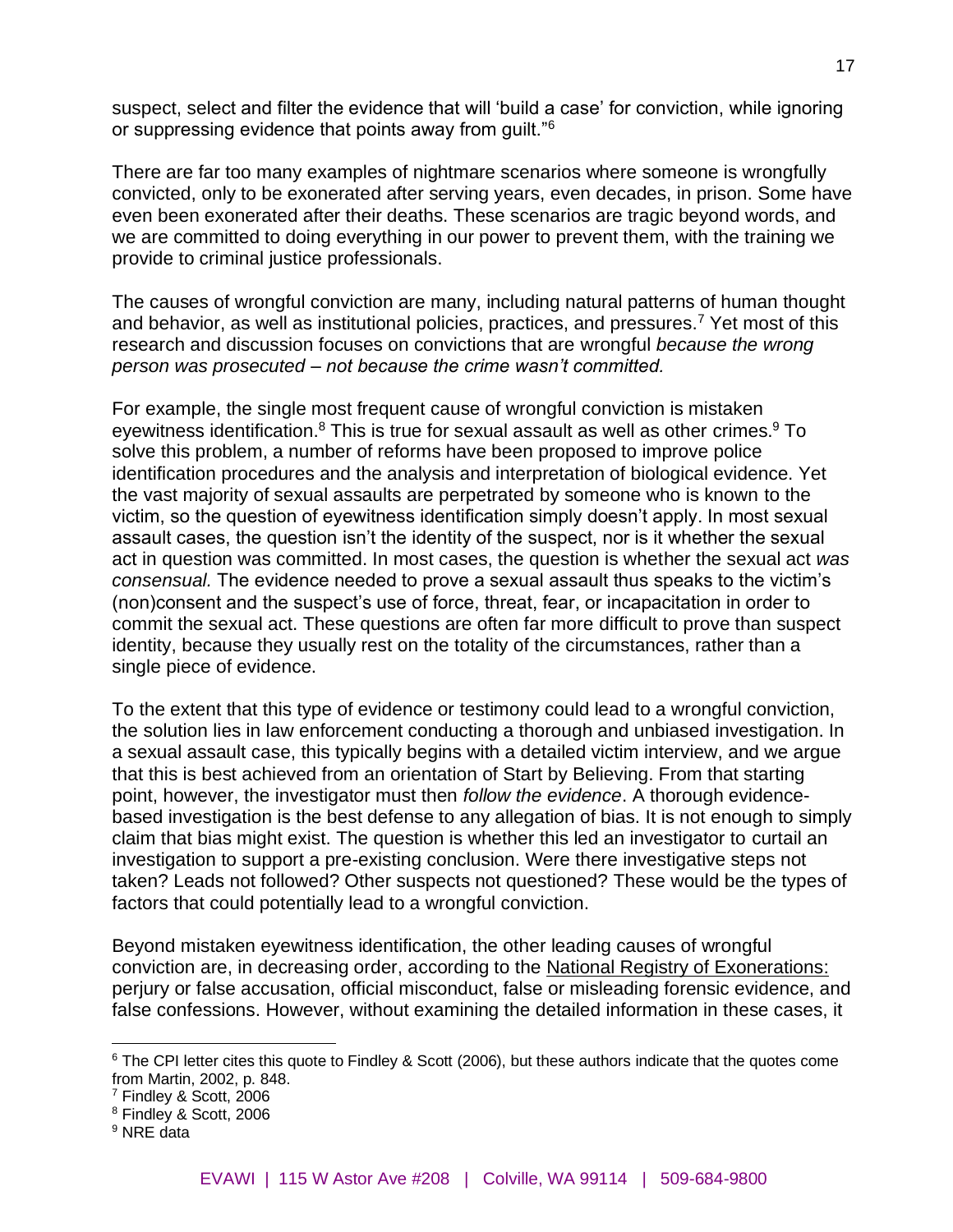is impossible to make conclusions about how these factors play out, particularly in a sexual assault case involving a consent defense.<sup>10</sup> Again, the best prevention is a thorough investigation.

### **Bias Against Sexual Assault Victims**

However, the critical point ignored by CPI is that sexual assault victims have suffered, and in many instances continue to suffer, unwarranted skepticism from law enforcement, as well as other professionals in the criminal justice and community response system, and society in general. As reviewed earlier, decades of social scientific research document the negative attitudes of doubt and blame directed against sexual assault victims. There is simply no parallel for victims of any other type of crime.

This is reflected in policies and training offered to law enforcement on the topic of sexual assault. To illustrate, a widely-used criminal investigations textbook from the 1970s advised the following with respect to a report of sexual assault:

*Where a vigorous woman alleges ravishment it is to be expected that signs of violence such as wounds, bruises and scratches will be present and their absence should induce a moderate degree of skepticism unless the girl avers that she fainted from fear, became panic stricken or was otherwise rendered incapable of physical resistance. The acts and demeanor of the female immediately after the alleged commission should be subjected to very critical investigation in these cases.<sup>11</sup>*

The same sentiment was later reflected in a 1995 version of the International Association of Chiefs of Police (IACP's) Model Policy for Sexual Assault Investigation:

*Generally, the actions and the appearance of a legitimate rape victim leave little doubt that a crime has been committed. Under such circumstances, the victim is highly agitated, emotionally distraught, often in a state of hysteria and may have sustained injuries, cuts, bruises or wounds. The victim's clothing is often ripped or torn off as evidence that it was forcibly removed and if the rape occurred outdoors, the victim is generally thrown to the ground and her outer garments stained or soiled. Questions may reasonably be raised concerning the validity of rape charges in which none or only a few of the above manifestations exist.*

Unfortunately, this type of thinking is not relegated to the past. In the Reid Institute's widely used textbook on law enforcement investigations and interrogations, a chapter entitled, "*Establishing the Truthfulness of a Sexual Assault Victim: Factual Analysis,"*  cautions as follows: "When evaluating a victim's account, the investigator should keep in mind possible motives which could prompt a victim to lie" and advises them to look "for

<sup>&</sup>lt;sup>10</sup> The NRE data does indicate that mistaken identification and false or misleading forensic evidence are more significant factors in sexual assault exonerations, as compared to other types of crime, and this is consistent with the reality that exonerations in sexual assault cases are more likely to be based on suspect identity, as determined through eyewitness identification or biological evidence (DNA). <sup>11</sup> O'Hara, 1970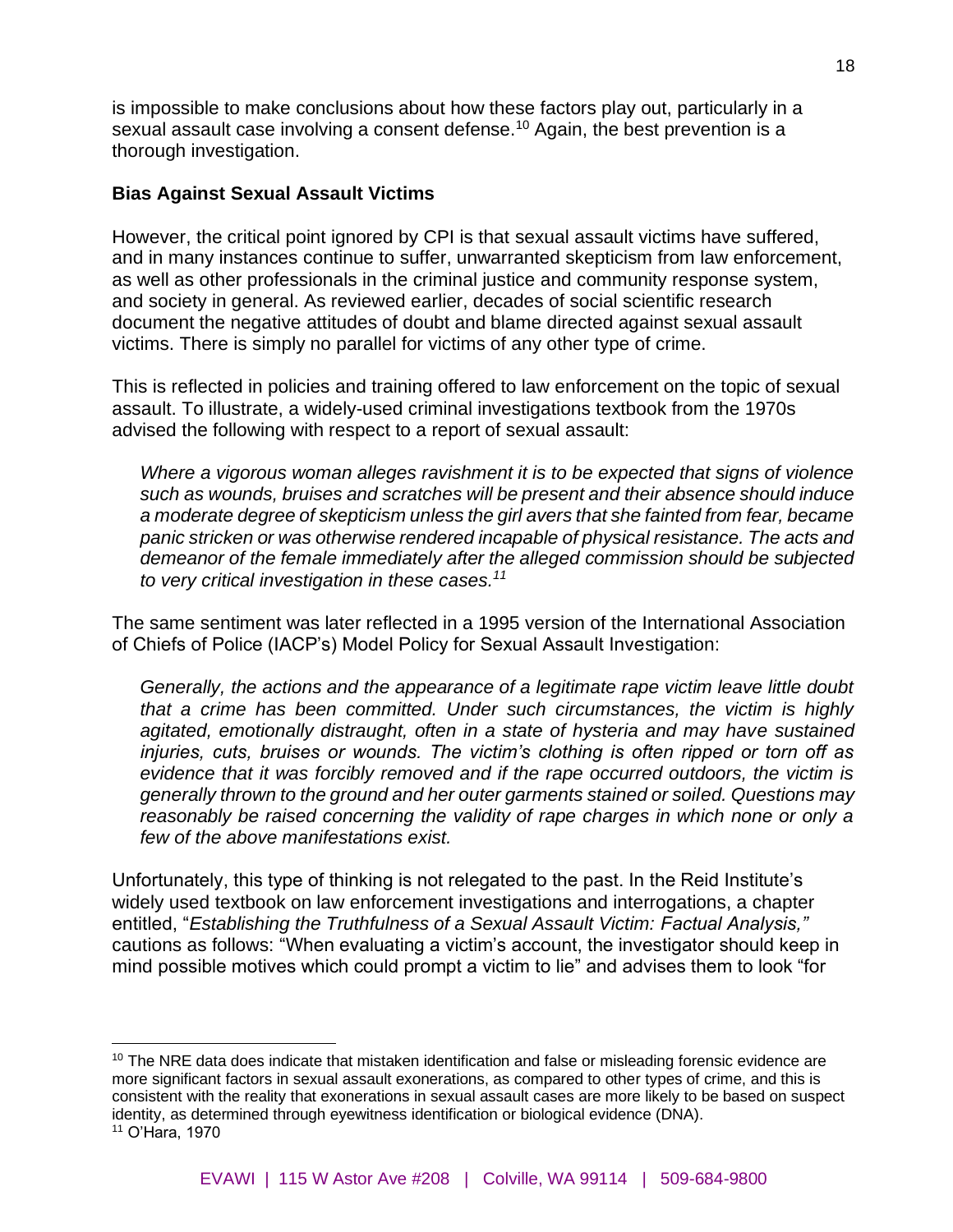precipitators which may have motivated a false allegation (STD, rejection, discipline, pregnancy)."<sup>12</sup> The current edition of this textbook was published in 2014.

Therefore, while confirmation bias is a very real phenomenon, there is an empirical basis to suggest that it operates in the opposite direction in sexual assault cases. Moreover, it is telling that CPI styles itself as an advocate for those who are wrongly accused, yet never acknowledges the tragic fact that many sexual assault victims are falsely accused, charged, and sometimes convicted of filing a false report or obstruction of justice, when there is little or no evidence to support this determination.<sup>13</sup>

### **Gender Bias in Sexual Assault Investigations**

This is exactly the type of bias the U.S. Department of Justice sought to eliminate with their groundbreaking 2015 guidance, *Identifying and Preventing Gender Bias in Law Enforcement Response to Sexual Assault and Domestic Violence.* In their letter, CPI challenges the statement that female victims of sexual assault experience gender bias in law enforcement response, by citing evidence that male victims of sexual assault are less likely to have positive experiences with law enforcement than female victims are. Yet this is not the point we are making about gender bias, nor is it the problem the DOJ *Guidance* intended to ameliorate.

The argument about gender bias is based on the fact that sexual assault is a crime disproportionately targeted against female victims.<sup>14</sup> Therefore, any failures in police response and accountability will have a profoundly negative impact on women and girls. This is not to deny the tragic reality of male victimization, or the mistreatment male victims all too often experience at the hands of professionals, as well as loved ones, when disclosing a sexual assault.

Rather, this is the type of analysis conducted in cases alleging sex and gender-based discrimination. For example, in claims against police departments and cities for failing to investigate sexual assault and test evidence kits, plaintiffs have asserted claims of classbased discrimination based on gender, alleging that these failed policies provide less protections to sexual assault victims (who are predominately female), than to other victims of assault. As a result, they argue, women are treated disparately as compared to similarly situated males. As the plaintiff in the Houston case argued, "Houston's policy is sex and gender-based and its adverse effect reflects invidious sex and gender-based discrimination" and "has both an adverse impact and a discriminatory purpose."<sup>15</sup>

<sup>12</sup> Jayne & Buckley, 2014

 $13$  For example, the three cases cited earlier in this document; also a review by Avalos (2017)

<sup>&</sup>lt;sup>14</sup> For example, the National Violence Against Women Study (NVAWS) found that 85% of the victims of either completed or attempted sexual assault were female (Tjaden & Thoennes, 2000). More recently, the National Intimate Partner and Sexual Violence Survey (NISVS) similarly documented that 93% of rapes are committed against female victims (Black et al., 2011).

<sup>15</sup> *DeJenay Beckwith on her Own Behalf and Others Similarly Situated v. City of Houston et al.,* Case No. 4:17-cv-02859, 90, 92. Filed in SDTX, 9/24/2017.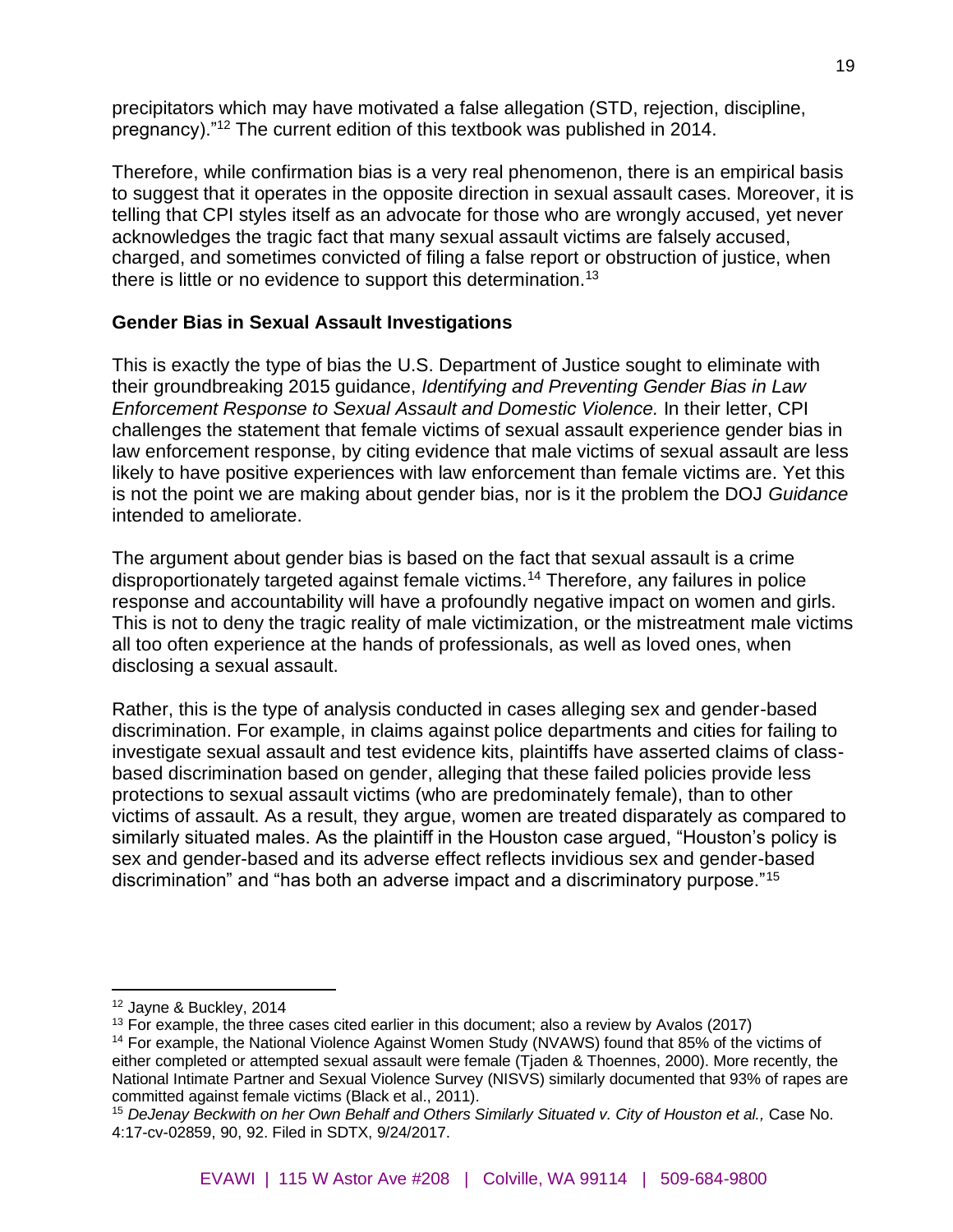In other words, the question is whether the alleged failures have a disproportionate impact on women as a group. Are crimes committed primarily against women treated with the same seriousness and urgency as those committed against men? Are the responses to female victims influenced by attitudes and assumptions that are rooted in ideas about gender?

DOJ's *Guidance* notes that "gender bias – both explicit and implicit – exists throughout society, and as a result, it can arise in various aspects of the criminal justice system."<sup>16</sup> Therefore, "addressing gender bias on the part of prosecutors, judges and juries in their consideration of sexual assault and domestic violence cases is critical to ensuring that justice is served.<sup>17</sup> This includes failures such as those outlined here.

*Gender bias, whether explicit or implicit, conscious or unconscious, may include police officers misclassifying or underreporting sexual assault or domestic violence cases, or inappropriately concluding that sexual assault cases are unfounded; failing to test sexual assault kits; [and] interrogating rather than interviewing victims and witnesses.*

*In the sexual assault and domestic violence context, if gender bias influences the initial response to, or investigation of the alleged crime, it may compromise law enforcement's ability to ascertain the facts, determine whether the incident is a crime, and develop a case that supports effective prosecution and holds the perpetrator accountable (p. 3).*

The purpose of the guidance is therefore to "help state, local, and tribal authorities more fairly and effectively address allegations of domestic violence and sexual assault."<sup>18</sup>

#### **Criticism of Others**

Finally, CPI offers criticism of the Start by Believing concept that has been expressed by others. This includes an "expert panel" CPI itself convened,<sup>19</sup> an opinion piece written by a UCLA law professor, a blog post from a criminal defense attorney, an article in a prison newsletter, and a quote from a book written about campus disciplinary procedures. They

<sup>16</sup> U.S. Department of Justice, 2015, p. 3

<sup>17</sup> U.S. Department of Justice, 2015, p. 3

<sup>&</sup>lt;sup>18</sup> Comments by Attorney General Loretta E. Lynch in a press release issued by the U.S. Department of Justice, Office of Public Affairs on Tuesday, December 15, 2015, entitled: *Justice Department Issues Guidance on Identifying and Preventing Gender Bias in Law Enforcement Response to Sexual Assault and Domestic Violence.*

<sup>&</sup>lt;sup>19</sup> CPI's "Expert Panel" consisted of individuals specifically convened during a telephone conference, to present their criticisms of victim-centered investigations. The panel did not include a diverse range of disciplines or views. Many of the panelists had a criminal defense background, worked with criminal defendants, or appeared to be primarily focused on the rights of the accused in either campus Title IX proceedings or in criminal cases. Several of the panelists advocated primarily for campus sexual assault investigation reforms, including a college student who claims he was falsely accused and expelled from a university without due process. Although CPI alleges that this panel "concluded" that the investigative methods based on Start by Believing violate requirements for impartial investigations and "give rise to wrongful convictions and determinations of guilt," they cite no investigations or cases in which an individual's participation in Start by Believing or other victim-centered initiative resulted in a wrongful conviction or determination of guilt.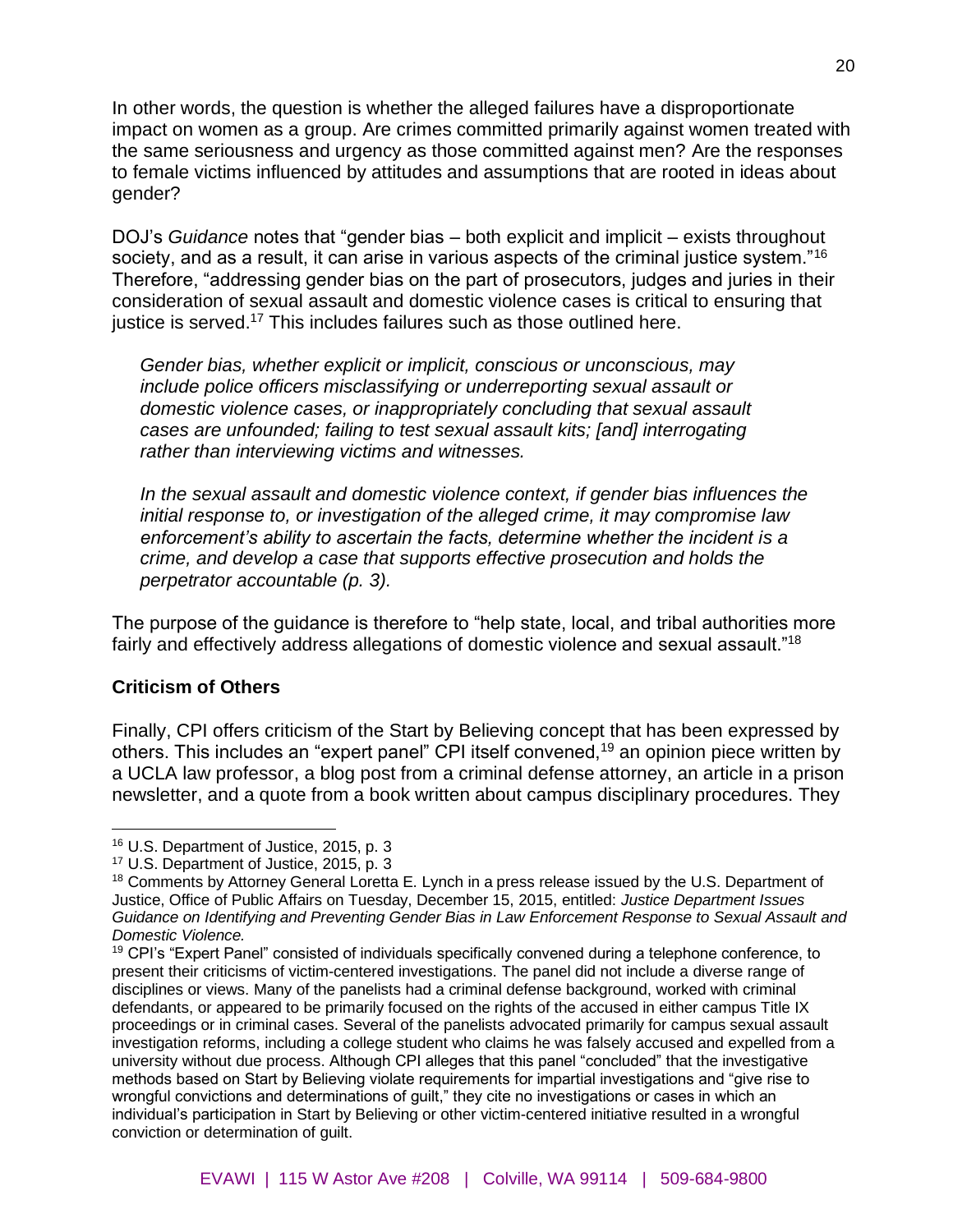also quote two judges in foreign jurisdictions, but several of these sources again mischaracterize the message of Start by Believing.

For example, the author of the *Prison Legal News* article incorrectly describes Start by Believing as a requirement that law enforcement officials "'believe' any person reporting any particular crime,"<sup>20</sup> when this is not at all what Start by Believing advocates. And the foreign cases cited by CPI are not relevant. In the Canadian case, the judge stated that the slogan "'Believe the Victim'… has no place in a criminal trial" and expressed concern about approaching a trial "with the assumption that a complainant is telling the truth." By contrast, and as explained previously, "Start by Believing" does not advocate this approach, and instead emphasizes the importance of conducting a thorough investigation to ensure due process, *prior* to the point of a case being brought to trial. Similarly unpersuasive is CPI's citation to a former British High Court Judge's criticism of a British Policy requiring police to "automatically" believe victims. As explained above, "Start by Believing" does not suggest that police "automatically" believe victims, but rather asks that they *start* with an orientation of belief while also conducting a thorough investigation before reaching a case determination.

Nowhere does CPI indicate whether these individuals have reviewed all of EVAWI's training materials on Start by Believing to reach their conclusions; indeed had they done so, they would have seen that EVAWI consistently emphasizes the importance of conducting thorough, evidence-based investigations and does not advocate believing the victim "absolutely," or "no matter what" (i.e., regardless of the evidence).

### **Arizona Governor's Commission**

Yet CPI states that the "strongest criticism of Start by Believing" has come from the Arizona Governor's Commission to Prevent Violence Against Women ("Commission"). This Commission authored a [letter dated November 16, 2016,](https://www.evawintl.org/images/uploads/private/moak-sbb-guidance.pdf) which "strongly cautioned" law enforcement agencies and other organizations co-located in advocacy centers against adopting Start by Believing.

Although the Commission cited the concept of "confirmation bias" as a basis for its concern about the Start by Believing campaign, it provided no examples from Arizona or elsewhere in which this was demonstrated to have an impact on a criminal investigation or case. Instead, the Commission suggested that defense counsel could claim that investigators ignored "alternative versions of the crime" or made other errors during the investigation due to the "confirmation bias" created by the "belief element" of Start by Believing. The Commission also expressed concern that detectives were not sufficiently trained to defend Start by Believing in court, but similarly cited no examples of such instances in actual cases.

In fact, the only evidence the Commission offered in its letter was a case in Iowa. Specifically, the Commission suggested that a detective in Iowa testified that the Start by Believing campaign *required* him to believe the victim, "no matter what." The letter also

<sup>20</sup> Clarke (2018)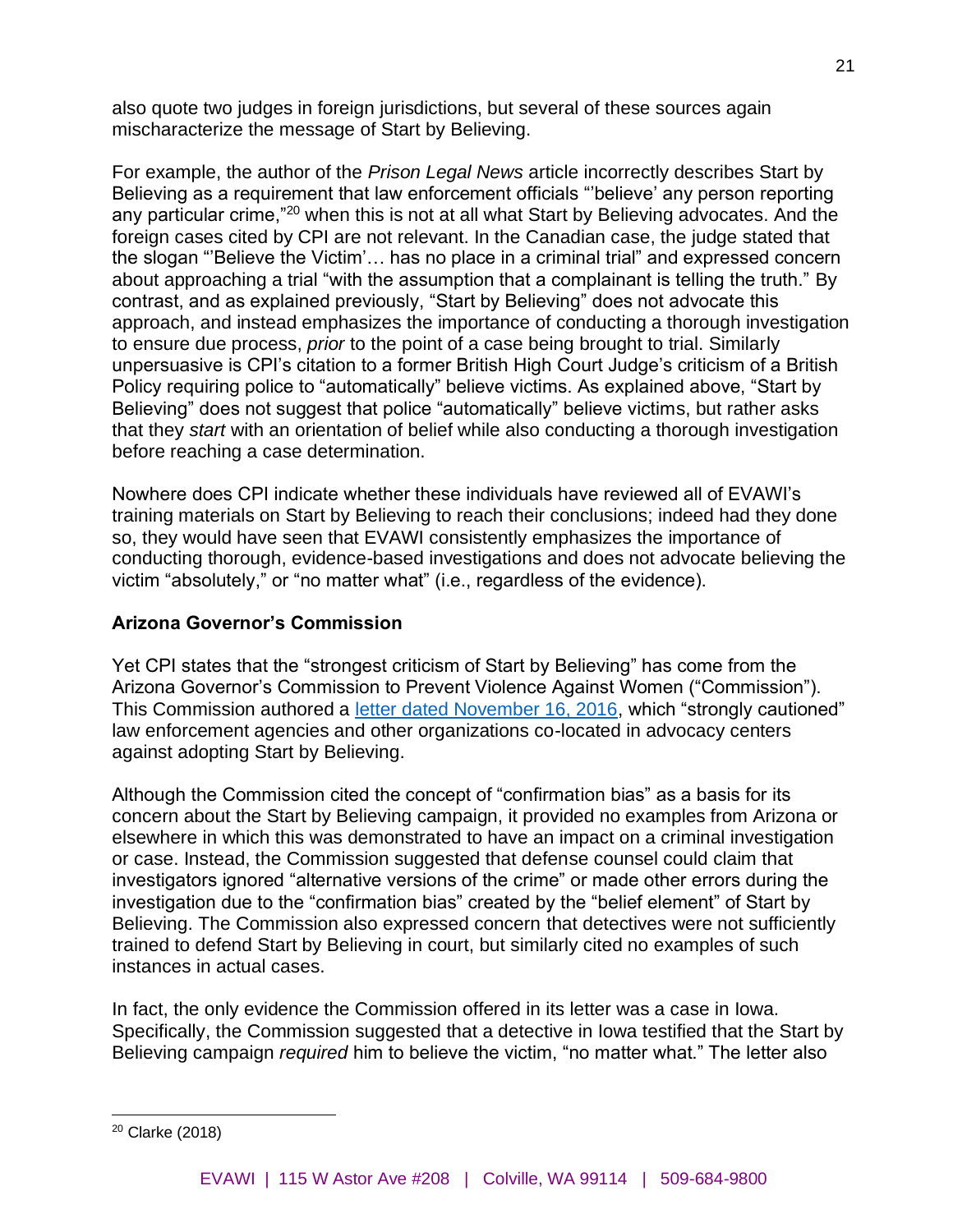claimed the prosecutor in that case stated that the Start by Believing "verbiage is what is killing everybody in court." Neither of these statements is true.

To the contrary, both the detective and prosecutor in the Iowa case have informed EVAWI that the statements and information attributed to them in the letter are false. On March 6, 2018, EVAWI sent a [letter to the Arizona Governor](http://www.evawintl.org/images/uploads/private/AZ%20Governor%20Letter%2003.06.18%20FINAL.pdf) respectfully asking him to issue a correction of the erroneous information in the Commission's letter and to revisit the guidance issued by the Commission.<sup>21</sup> As of March 21, 2019, EVAWI has not received a response to this letter.

In short, the Commission's letter cites no legitimate evidence of any problems arising from Start by Believing in Arizona. EVAWI is not aware of any problems arising from criminal justice professionals' involvement in Start by Believing anywhere in the country, despite repeatedly issuing national calls for such information.<sup> $22$ </sup> CPI and the commentators who cite the Commission's letter similarly fail to identify any instance or case in which a criminal justice professional's participation in Start by Believing has resulted in problems, such as specific leads not being pursued, witnesses not interviewed, or evidence not submitted for forensic testing.

Moreover, many professionals in Arizona continue to support Start by Believing. On March 18, 2018, members of the Arizona Senate issued a Senate proclamation in recognition of the value of the Start by Believing campaign and proclaiming Arizona to be a Start by Believing state, thus encouraging the people of Arizona to provide support to survivors of rape during Sexual Assault Awareness Month. On March 7, 2019, the Arizona Governor tweeted his support after Senator Martha McSally disclosed being sexually assaulted by a superior officer while serving in the military but chose not to disclose because she didn't trust the system.



<sup>&</sup>lt;sup>21</sup> Additionally, EVAWI's letter expressed its concerns that the Commission's November 16, 2016 letter was written and published without a vote from the Commission and over the objections of some of its long-standing members. <sup>22</sup> Even though EVAWI has learned of no evidence of problems arising from criminal justice professionals' involvement with Start by Believing, we developed several training materials specifically designed to help respond to any such questions. As described earlier, one Training Bulletin provides detailed guidance for investigating officers on how to provide courtroom testimony explaining their participation in a Start by Believing campaign or other initiatives designed to implement this philosophy in their communities.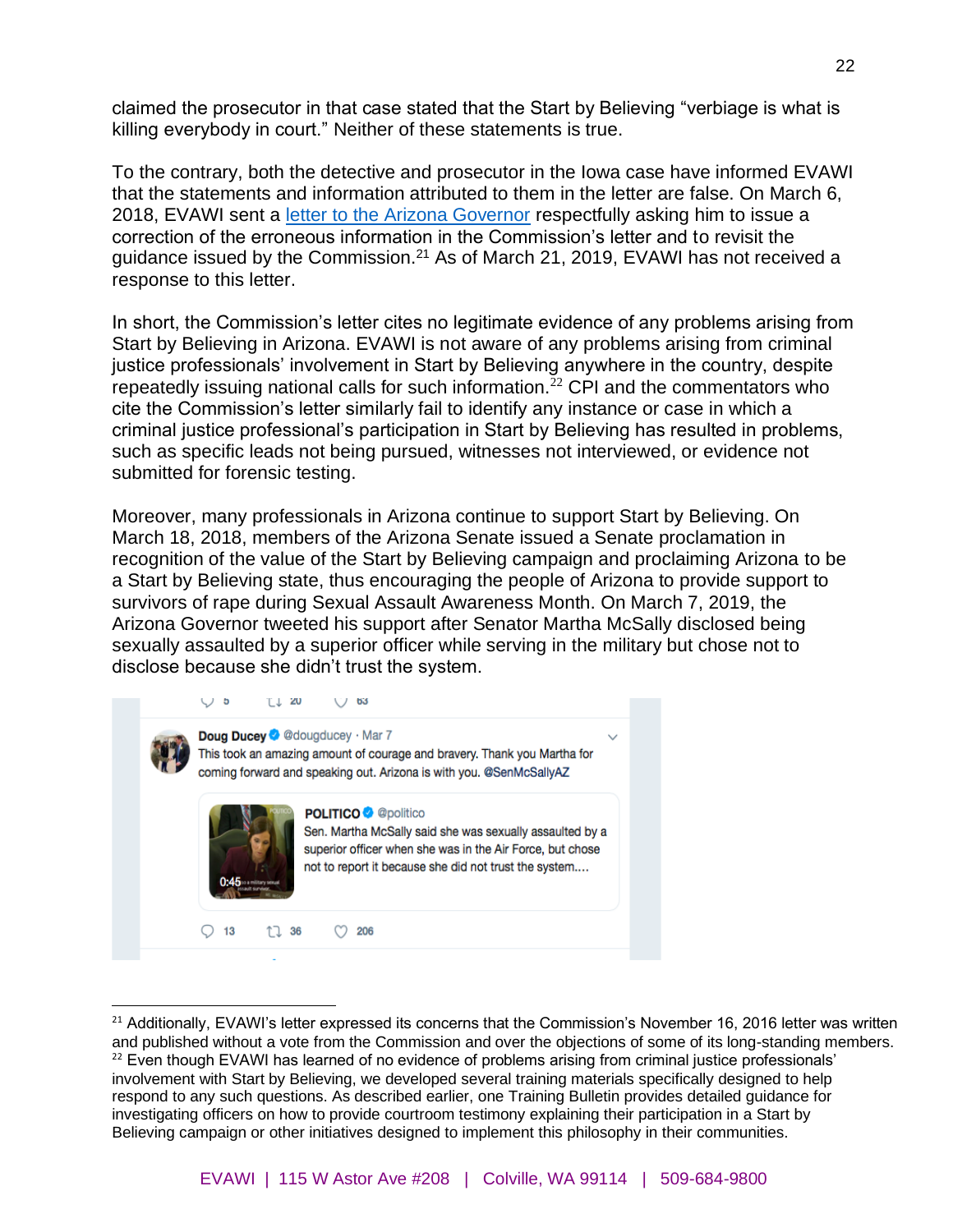Unfortunately, the Arizona letter from Governor Ducey's office continues to be used by CPI to support their false claims, and EVAWI is again reaching out to the Governor to request that the letter be retracted.

#### **Criminal Justice vs. Campus Discipline**

Before concluding this response, it is important to point out a consistent source of confusion in CPI's written materials: The deliberate conflation of criminal justice and campus disciplinary procedures. Several of the commentators cited by CPI, as well as members of its "Expert Panel," have expressed strong opposition to the way higher education institutions investigate Title IX sexual assault and misconduct claims. Yet the structure, process, and potential consequences of a Title IX investigation are fundamentally different from a criminal investigation; they should in no way be conflated.

In recent years, there has been vigorous debate among professors, commentators, lawyers, students, parents and others regarding the campus Title IX investigation and adjudication process. Many have expressed concern that higher education institutions fail to provide adequate due process protections for students accused of sexual misconduct during Title IX investigation and adjudication proceedings. Due process protections under the law are different for collegiate administrative processes than they are for criminal law procedures. However, despite the controversy over Title IX in higher education, the staff that conduct these investigations are required to receive annual training and have policies that are equitable, fair, and impartial for reporters and respondents.

Another difference includes the standard of proof used in criminal versus campus discipline proceedings. Unlike the preponderance of the evidence standard of proof that is most common in Title IX hearings, the exacting "proof beyond a reasonable doubt" standard applies in criminal cases. Further, best practices in higher education investigations are beginning to show that investigation models that emphasize coinvestigation and cooperation with law enforcement and Title IX administrators satisfy both legal obligations for due process in criminal procedures and obligations for campus administration under Title IX. These models use law enforcement officers who are trained extensively in constitutional rights and due process. They are trained extensively in how to conduct interviews, gather evidence, and make case determinations, including preparing a case for prosecution.

While EVAWI designed its training materials primarily for an audience of law enforcement, prosecutors, and allied professionals, we encourage Title IX officers, higher education administrators, and especially campus law enforcement officers and anti-violence initiatives offices to utilize our Start by Believing campaign and other training materials in a way that best fits within their institutional practices. We trust that higher education administrators will still uphold the standards required through VAWA by remaining prompt, fair, and impartial to all involved through all investigative and adjudicative processes.